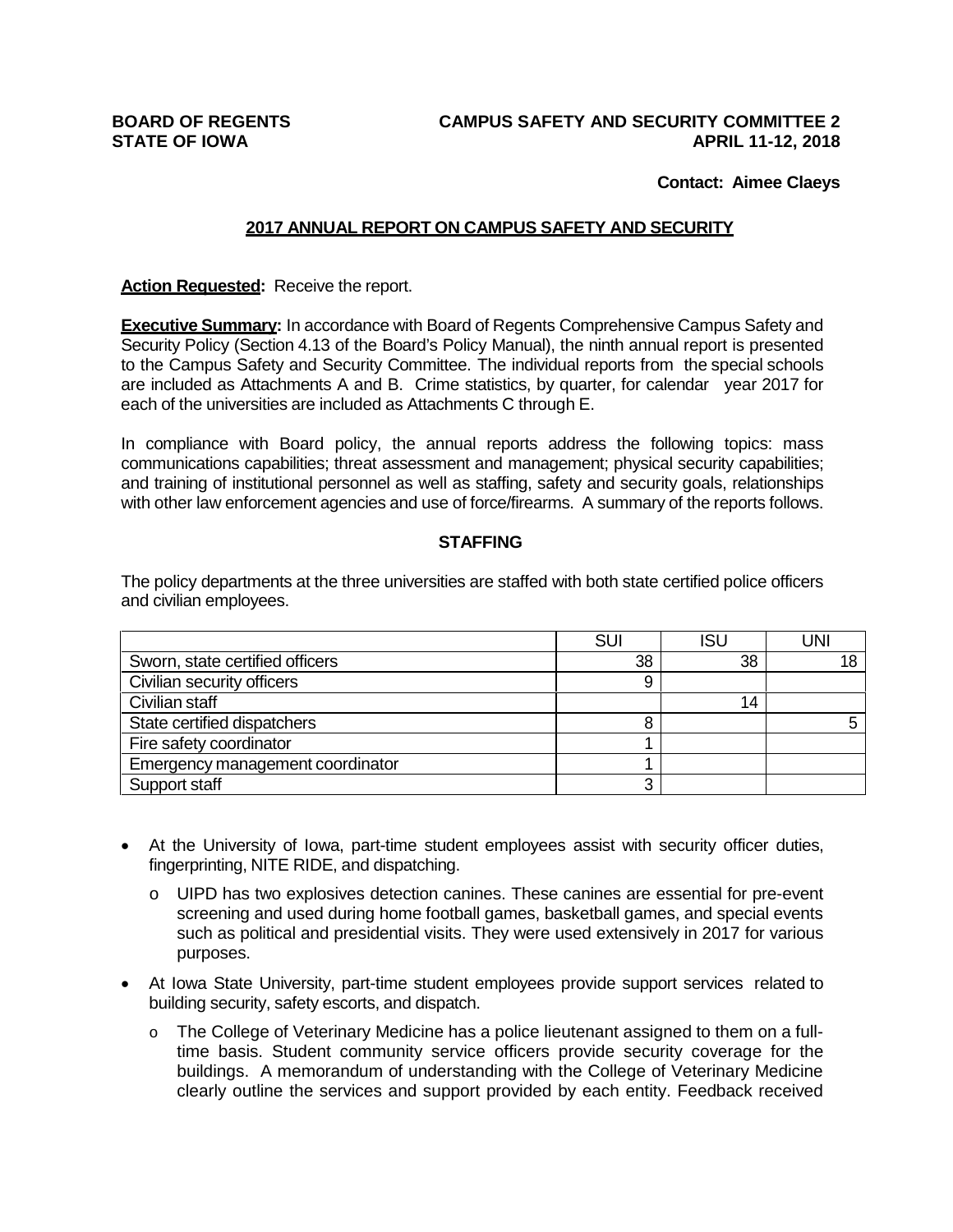from all involved indicates a deep appreciation for this added presence.

- o The Multicultural Liaison Officer Program transitioned to Engagement & Inclusion Officer Program, which went from three to seven sworn officers. This expansion allows the EIOs to meet the growing outreach and educational demands from the community. In addition, a Deputy Chief was added to oversee supervision of the EIOs and increase collaboration with the Vice President for Diversity & Inclusion Office.
- At the University of Northern Iowa, dispatchers provide service 24 hours a day, seven days a week and includes two student dispatchers in addition to the full-time staff.
	- $\circ$  The department employs a parking manager and three full-time clerical staff for parking related business.
	- o Student employees assist with evening escorts, building openings and closings, campus patrol, and event management when necessary. They also assist with clerical duties and parking management.

# **SAFETY ANDSECURITYGOALS**

#### **University of Iowa**

- When resources become available and opportunities for improvement occur, Facilities Management and the Department of Public Safety will implement the Access and Security Strategic Plan including the systematic installation of the AMAG access control system; DPS sections.
- Continue to foster relationships with the students and student groups through mutual benefitting programs.
- Conduct/participate in active shooter training with other area law enforcement agencies.
- Continue developing relationship with UI Risk Management and continue existing efforts to establish protocols for preventing/addressing identified risks, including but not limited to:
	- o Participation in the Enterprise Risk Management committee.
	- o All hazard response and planning, including natural or manmade emergencies, and public health threats.
	- o Driver screening.
	- o General safety protocols and requirements encompassing faculty, staff, students, visitors, and contractors.
- Continue the process of connecting advanced fire alarms panels to connect to DPS dispatch/emergency communications to facilitate a single point of emergency message transmission for internal building emergency communications.
- Continue participation on issues related to child abuse/minors on campus with selected SUI entities.
- Continue to train selected members of UI-DPS in the National Incident Management System and, in particular, Incident Command System positions.
- Proactively seek new community policing related activities.
- **New initiatives and milestones**. The UI Department of Public Safety continues to press forward on implementing initiatives that build community and enhance the safety of students,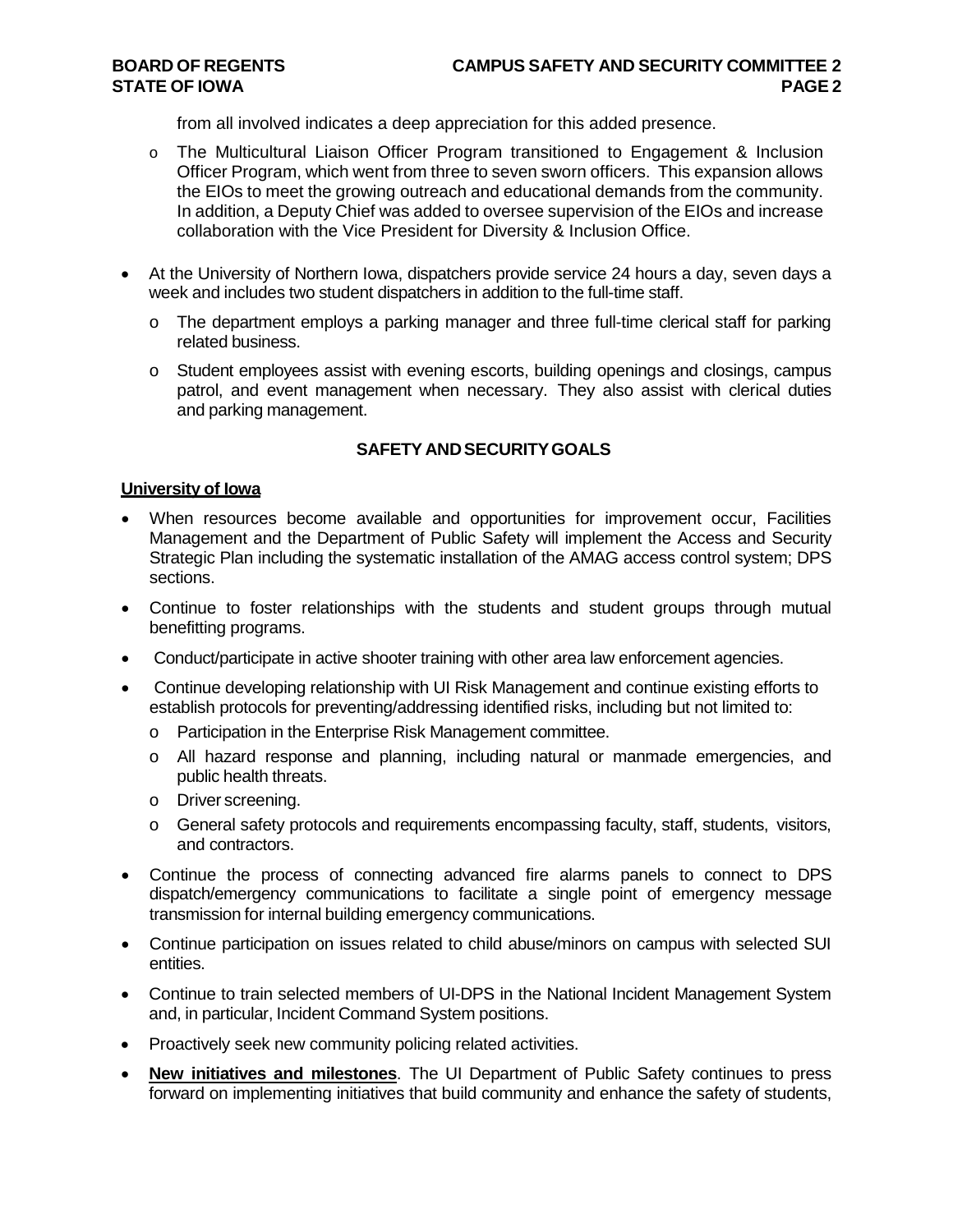faculty, and staff. The department's philosophy is based on community policing with an emphasis on creating opportunities for students to play an active role in campus safety. Below are highlights of programs implemented since July 2017.

- o Student Security Officers: In the fall of 2017, the department began hiring UI students to assist with various campus safety initiatives through its student security officer program. Student security officers patrol dorms, watch over parking lots and assigned buildings, operate and dispatch the NITE RIDE system, assist with fingerprinting and lost and found, and assist law enforcement by helping to staff athletic events and other special events hosted by the university. This program has continued to grow over the last year due to increased demand for security services across campus, and the department currently employs 90 student security officers.
- o NITE RIDE: In March, the department expanded its NITE RIDE service in an effort to improve wait times by adding an "express" option and implementing a new web portal for requesting a ride. This change was made in direct response to feedback from students and parents and increased demand for the service.
- o SHOUT (Students Helping OUT): SHOUT provides student security officer patrols in downtown Iowa City during high traffic, weekend hours with a focus on bystander intervention and overall safety. SHOUT students are on patrol downtown with the primary intention of providing a community service to students and patrons. That community service includes tasks like helping a lost student or visitor find their group, assisting visitors in arranging safe transportation via NITE RIDE, and providing public education about Rave Guardian and other safety services the department offers. SHOUT security officers also help staff the NITE RIDE Express service.
- o Community Policing Program: Patrol officers throughout the department have been assigned to serve as liaisons between the department and community policing focus areas on campus. Officers are assigned to residence halls, student groups within the Center for Student Involvement and Leadership, and other recurring community programming. Our department also continues to participate in student-sponsored events and intramurals.
- o Better Men, Better Hawkeyes: Better Men, Better Hawkeyes is a free, two-hour program dedicated to promoting healthy masculinity across campus, specifically engaging groups where students who identify as men come together. This training is open to all genders and welcomes a variety of perspectives. Our department recognizes that one of the best ways to stop sexual assault is to prevent potential perpetrators from committing this crime. The goal of this program is to work towards reducing sexual violence by facilitating conversations about gender and consent between peers. This course is just one layer of our department's approach to addressing sexual assault on campus.
- o Emergency Communication: The department updated its emergency website (e.uiowa.edu), to better serve the community by making previous Hawk Alerts viewable once campus status is reset to normal after a Hawk Alert. Users can also click on each previous alert and read a status update on previous Hawk Alerts to learn the status of an investigation, whether there has been an arrest, and other pertinent information.

#### **Iowa State University**

• Continue to collaborate with key university departments to review and modify, as necessary, the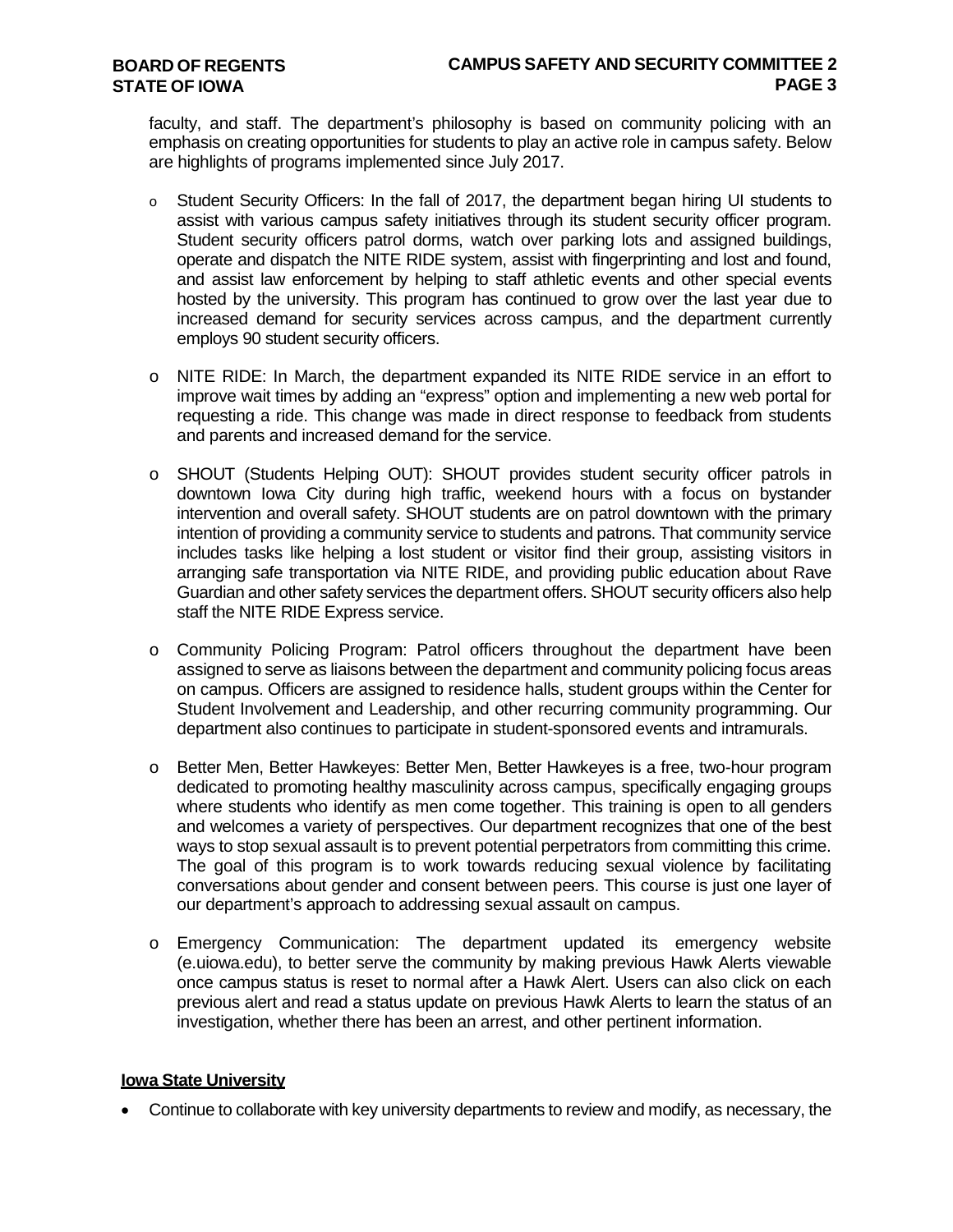existing university-wide emergency plan.

- Provide in-service training to all personnel regarding response to sexual assault and domestic violence. Also, continue to offer annual interagency active shooter response training and ensure all university police officers complete Mental Health First Aid training. All ISU officer interested in joining the Crisis Intervention Team (CIT) will also take the 40-hour CIT training.
- Incorporate incident command system (ICS) principles in the planning of, and response to, all major crimes, incidents and events.
- Increase the number of doors controlled by electronic access systems, as well as the number of digital cameras utilized throughout campus.
- Continue to work closely with other state agencies and organizations to maximize threat management, patrol, criminal intelligence, unusual occurrence/emergency response and investigative functions.
- Systematize and expand the delivery of crime prevention and cultural diversity information disseminated to faculty, staff and students during orientation and in-service sessions.
- Continue annual leadership training will all members of the DPS team.
- Work towards the implementation of a strategic plan for DPS.
- Ensure continued compliance with all applicable federally mandated requirements and national law enforcement accreditation standards.

#### **University of Northern Iowa**

- Increase knowledge and ability of faculty, staff and students to response to a violent incident by continuing to conduct Violent Intervention Defense Strategy program for campus.
- Continue collaborative work with other departments to ensure UNI is in compliance with federal statutes of Clery Act, Title IX, and the Violence Against Women Act (VAWA).
- Coordinate with other campus department(s) to implement an online Clery Campus Security Authority (CSA) training program. The new training program will describe who is a CSA, explain their responsibilities, and track participation in the program.
- Continue professional development of officers with a goal of increasing instructor certifications. Maintain full staffing and incorporate more training to include instructor certifications.
- Assess equipment needs and lifecycle replacements costs.
- Review training and processes for the Threat Assessment Team.
- Implement online traffic accident reports through the Department of Transportation.

#### **MASS COMMUNICATION CAPABILITIES**

#### **University of Iowa**

• The University of Iowa (UI) currently uses Hawk Alert for the purpose of mass communication notification to faculty, staff, and students. The Hawk Alert system is used to notify the campus community of threats to physical safety in emergency situations (tornado, violence, hazardous material incidents, etc). Hawk Alert allows UI administrators to send recorded or electronic emergency messages (Hawk Alerts) to mobile phones, home phones, office phones, digital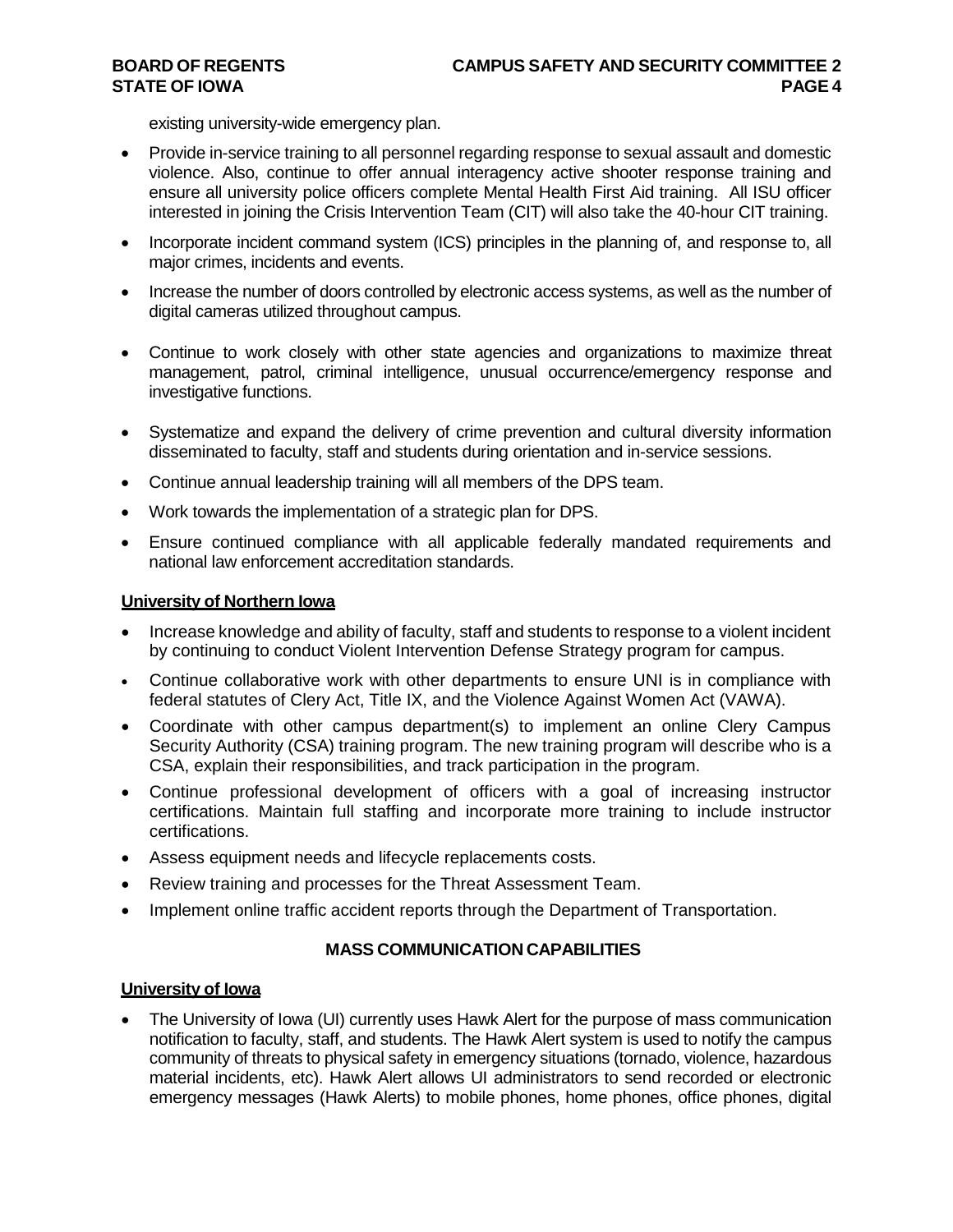# **CAMPUS SAFETY AND SECURITY COMMITTEE 2 PAGE 5**

signage and e-mail simultaneously. A Hawk Alert web page provides information to the UI community on registration and notification options and contains an extensive Q&A section.

- The Office of Strategic Communication has integrated Hawk Alert with the UI homepage, and provides an emergency information website (e.uiowa.edu) where situation updates can be posted and viewed after an initial Hawk Alert is issued. This site connects students, faculty, staff, patients, parents of students, and the general public to specific, pertinent information about continuity of operations, advisories and notifications, health and safety information, and additional information as it becomes available. Both the UI homepage and the emergency information site are maintained by the Office of Strategic Communication in cooperation with Information Technology Services, the Department of Public Safety and other agencies as appropriate.
- The UI Department of Public Safety (DPS) uses the Rave Guardian mobile application to communicate potential ongoing safety issues with campus via push notification. This application also allows students, faculty and staff to report suspicious activity via text message, request a guardian to monitor their commute, and dial UI Police with the touch of a panic button when the app is open.
- In addition to the department website, the UI Department of Public Safety uses social media to share safety information.
- The UI currently uses an outdoor warning system consisting of five siren towers on the main campus, and one tower located on the Oakdale campus. These towers are capable of emitting a severe weather warning siren. They can also be used as a campus wide public address system using recorded and real time live voice messages. The UI's outdoor warning system are activated when other sirens located throughout Johnson County are activated during severe weather events. In addition, the UI system can be used to broadcast warnings for other weather and non-weather situations. Testing of the University outdoor warning system occurs on the first Wednesday of every month at 10:00 a.m. in conjunction with the testing of other sirens located in Johnson County.
- Tower locations:
	- o Main Campus
		- West of Parklawn Housing Building
		- NW of Banks Field
		- SE of Gilmore Hall
		- NE Corner of Melrose Avenue and Morman Trek Blvd.
		- SE of Boyd Law Building
		- o Oakdale Campus
			- SE of Multi-Tenant Facility
- Three activation points:
	- o Primary encoder (method by which message is transmitted) is located in the UIPD/DPS Communications Center.
	- o Mobile encoder is maintained in a "Pelican" case with AC & DC power sources.
	- o Portable encoder (Kenwood TK-3180 handheld radio).
	- o Note: All activation points are capable of transmitting siren tones and recorded or real time live voice messaging. Each individual siren tower has manual activation capabilities for siren tones and real time live voice messaging.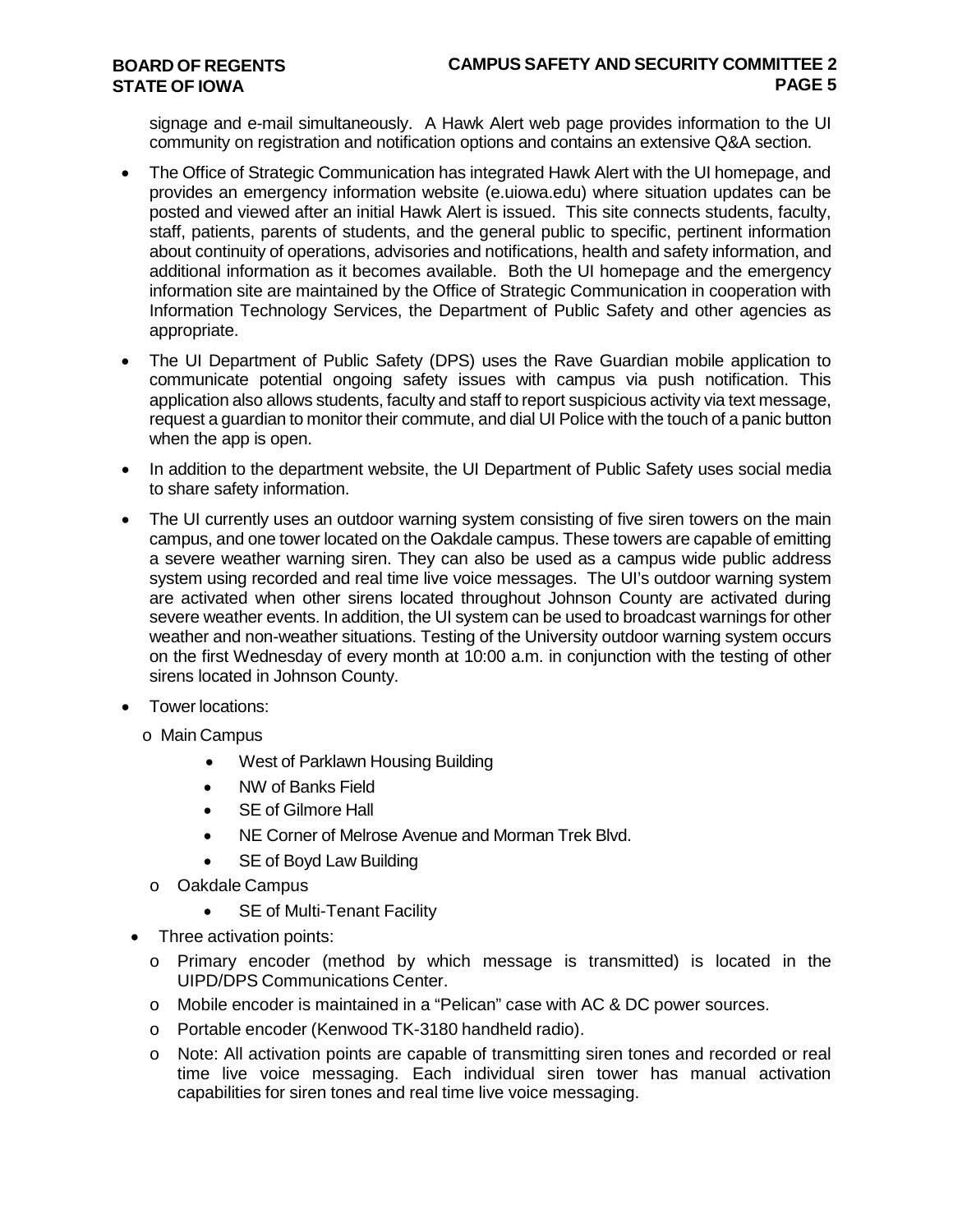- SUI can also use the mass e-mail system, which will transmit information using the University e-mail system to all faculty, staff, and student e-mail accounts.
- SUI will continue to use news releases and direct media contact to provide information for students, parents, staff, faculty, and the general public. The Office of Strategic Communications will also schedule press briefings at designated locations when appropriate.
- In the event that Internet communications are deemed ineffective, the Office of Strategic Communication will directly contact local media to disseminate information.
- SUI DPS and Facilities Management are progressively moving toward using advanced fire alarm panels for interior building emergency communications that will be capable of being activated from a single point which will be located in the DPS dispatch/emergency communications center.

#### **Iowa State University**

- Blackboard Connect continues to be the electronic mass notification product used for ISU Alert. Key personnel within the university received training to activate this web-based system quickly. No emergency alerts were generated in 2017. A multi-disciplinary committee evaluated the various products and vendors available and selected RAVE Mobile Safety as the new mass notification product for ISU Alert. ISU Police and Information Technology Services personnel are currently working with RAVE to make the transition to the new platform. Once RAVE Mobile Safety is fully implemented, it will provide a more robust and feature capable platform compared to Blackboard Connect.
- An outdoor warning system, consisting of five towers placed strategically throughout campus, provides the ability to issue real-time emergency notices to community members. Police dispatchers are able to activate on- and off-campus sirens when the need arises; Dispatchers also conduct monthly testing, unless inclement weather is present or projected. To expedite the delivery of vital information, dispatchers use template messages relating to a variety of emergencies. They also test the voice-messaging component annually.
- An emergency alert homepage, designed to enhance communication capabilities, is available for activation should the need arise. The system overwrites the existing site in a manner that draws attention to the situation—the elimination of graphics speeds information access. Key personnel within the university received training to implement usage quickly. Procedures govern the posting of all applicable archived messages to document incident progression.
- Social media has repeatedly proven to be an effective means of reaching the public. In an effort to interact positively with community members in a timely fashion, we created Facebook and Twitter accounts in 2013. The department currently has approximately 12,813 likes on Facebook and 31,647 followers on Twitter. Both platforms seen a significant increase in 2017 at 39.2% and 128% respectively. We have also received international and statewide exposure on several posts. These two applications provide timely, accurate, and useful information on a daily basis as well as during dynamic situations. Linking our posts to other agencies and departments increases their effectiveness. Very positive feedback has been received regarding the use of these outreach systems. The following links are examples of the attention our social media posts are receiving.
	- o <https://www.facebook.com/realratedred/videos/1322291451142448/>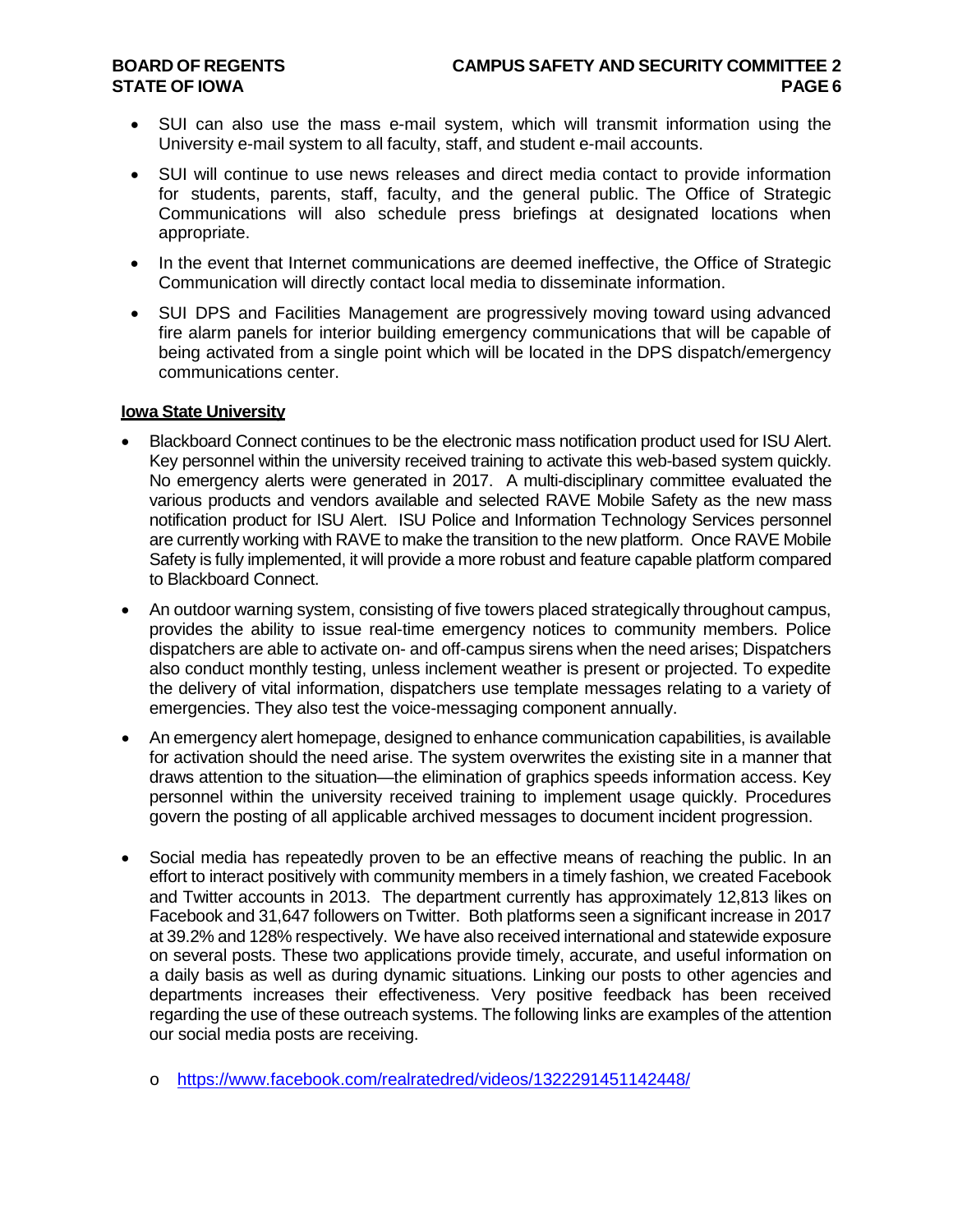- o [https://www.desmoinesregister.com/story/entertainment/2017/04/19/iowa-police-viral](https://www.desmoinesregister.com/story/entertainment/2017/04/19/iowa-police-viral-video-doughnuts-outtakes/100653236/)[video-doughnuts-outtakes/100653236/](https://www.desmoinesregister.com/story/entertainment/2017/04/19/iowa-police-viral-video-doughnuts-outtakes/100653236/)
- o Story County Iowa Alerts is the mass notification system that is capable of alerting all Story County citizens and emergency personnel of emergencies. Story County Iowa Alerts replaces the former emergency notification system called CodeRED. Story County Iowa Alerts is complementary to but not a replacement for ISU Alert.

# **University of Northern Iowa**

- UNI continues to utilize Blackboard Connect for the purpose of mass communication notification to include e-mail, text messaging and voice mail.
- The UNI-Alert information is on the UNI web site and provides information to faculty, staff, and students about registration, as well as the notification process
- The UNI-Alert system may be activated by either Public Safety or University Relations personnel.
- UNI-Alert was used in the following incidents:
	- o Tests if the UNI Alert system were conducted on March 2, 2017, and on September 14, 2017.
	- o Alert sent out on June 28, 2017, for a severe thunderstorm warning.
	- o Alert activated on November 11, 2017, for a report of shots fired in the College Hill area just off campus.
- External mass notification system
	- o American Technology, Inc. continues to provide the campus outdoor voice notification system for UNI. Installation of this system was completed and testing of the system is conducted the first Wednesday of each month in coordination with Black Hawk County Emergency Management.
	- o There are seven strategic locations on campus where speakers have been installed to provide coverage for campus.
	- o Speakers provide siren and/or voice notification in the event of weather or other emergency incidents on campus.
	- o UNI continues the process of tying in the outdoor voice notification to the interior fire alarm voice notification systems. The tie-in was completed during the renovation of Lawther Hall. Eighteen other major buildings have this enhanced notification system, providing broad and timely coverage of the UNI campus in the event of an emergency.
	- o UNI has increased the number of digital message boards on campus and continues to use UNI-TV as another source of campus emergency notification.

# **THREAT ASSESSMENT AND MANAGEMENT**

# **University of Iowa**

- The SUI established a Threat Assessment Program in 2008 in response to the Iowa Board of Regents' Comprehensive Safety and Security Policy (Section 4.13), which includes a charge to provide comprehensive threat assessment and management services.
- The program is managed through a partnership with Human Resources and UI Public Safety. The Threat Assessment Program combines expertise in the areas of law enforcement, mental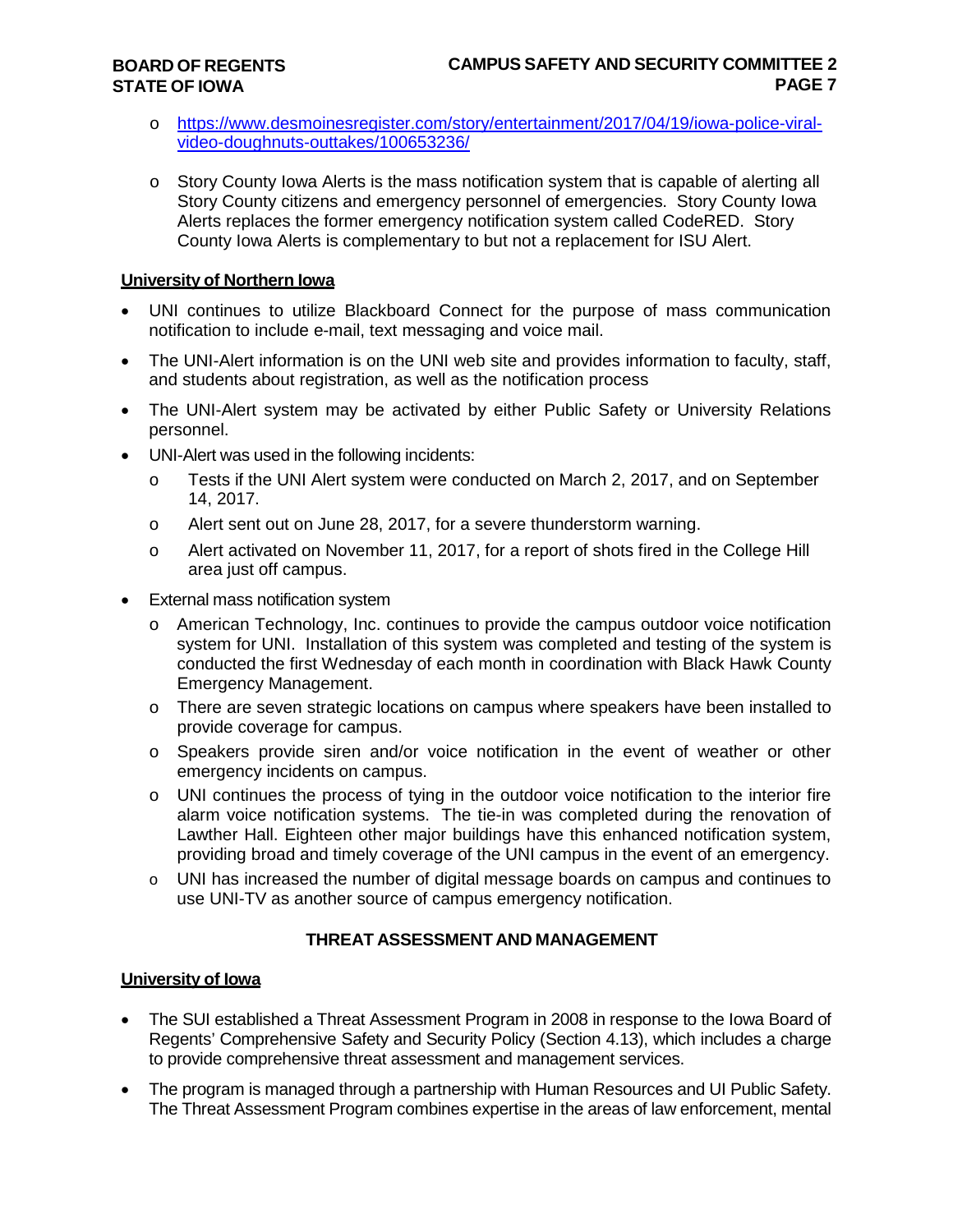health, student services, faculty/staff services, legal services and human resources.

- The Threat Assessment Program is dedicated to the early identification, assessment and management of incidents and behaviors that threaten the safety and well-being of the university community.
- The goal of Threat Assessment Program is to provide an integrated and coordinated process for identifying and responding to students, faculty, staff and other individuals who may be at risk of harming themselves or others.
- Emergency management.
	- o The University of Iowa's Emergency Management Coordinator (UIEMC) was established in 2013. The coordinator assists in planning, implementation, and evaluation of emergency preparedness exercises and drills to test the university's response to a variety of crisis situations as well as coordinate related training for appropriate members of the campus community. The UIEMC assists in activation and coordination of the university's Incident Command Center (ICC) during weather related disasters as well as other local emergencies involving hazardous materials, health related emergencies, threats of violence and other protracted events having campus wide impact.
	- o The UIEMC conducts at least one large scale emergency exercise on each campus to comply with CLERY requirements and continues to conduct annual table-top emergency exercises to test the various critical incident and emergency plans.

#### **Iowa State University**

- The department has effectively utilized a Threat Assessment and Management System (TAMS) for more than 20 years. The process identifies individuals of concern, investigates people and situations that have come to the attention of others, and assesses the information gathered. Managing individuals and situations may be necessary to reduce any potential threat.
- Targeted violence is the product of an interaction among four factors: the individual who may take violent action; the target of any intentional violence; the environment that facilitates or permits violence, or does not discourage it; and the triggering conditions that lead the individual to accept violence as an option.
- The threat assessment and management process includes:
	- o Identifying, in a timely manner, individuals who are at risk;
	- $\circ$  Reporting information in a centralized fashion to law enforcement officials;
	- o Conducting an initial threat assessment;
	- o Reviewing situations with the Critical Incident Response Team (CIRT) when established severity and/or complexity criteria have been met;
	- o Implementing a specially designed response plan;<br>o Monitoring and re-evaluating the plan to effect safe
	- Monitoring and re-evaluating the plan to effect safety:
	- o Referring and following up as appropriate.
- Assessment guidelines include:
	- o Considering multiple behavioral and contextual dynamics;
	- o Avoiding reliance upon single factors;
	- o Utilizing multiple collateral data sources, whenever possible;
	- o Assessing the impact of investigative processes;
	- o Using information that is fact-based and specific to the incident;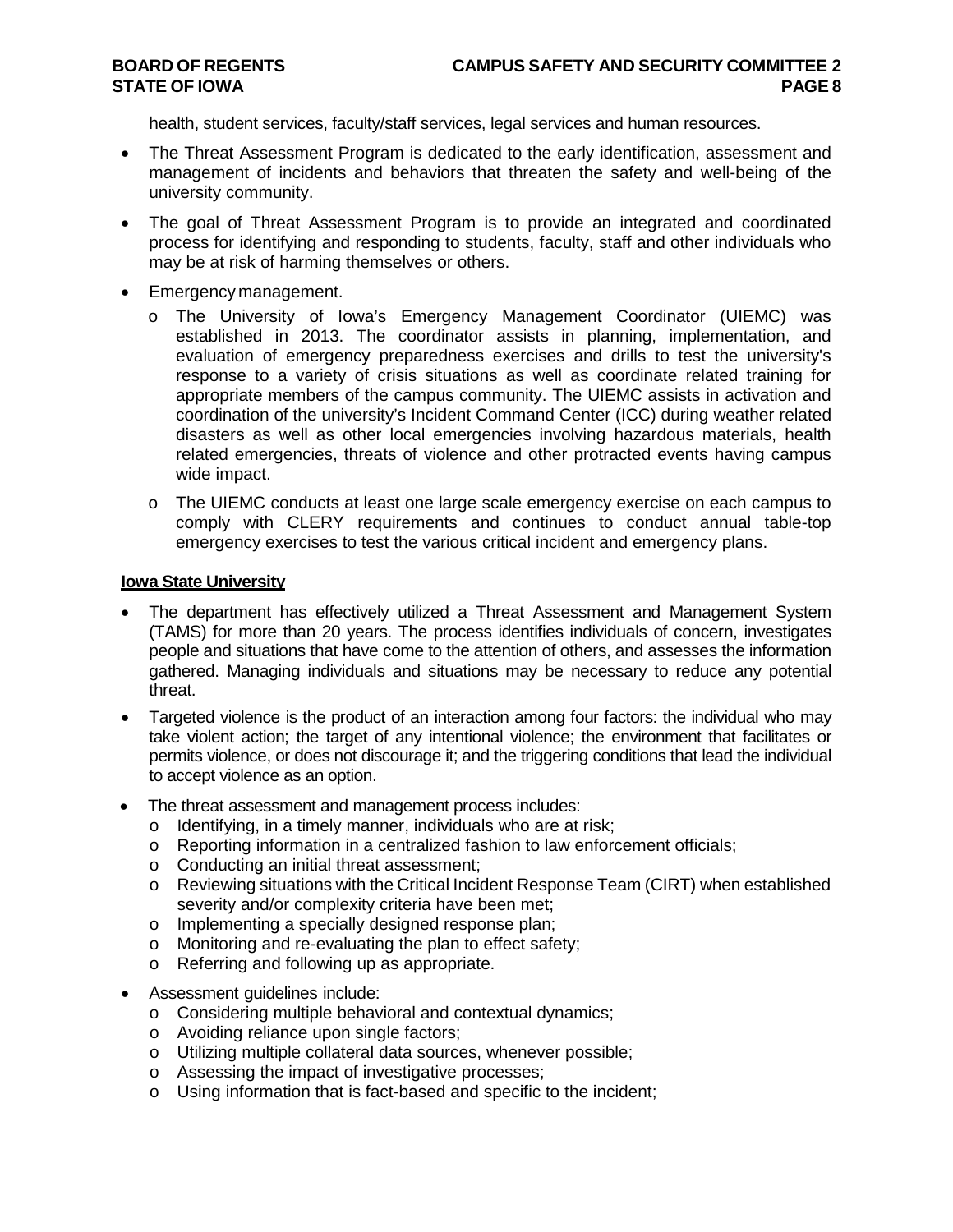- o Concentrating on exhibited behavior rather than on perceived traits;
- o Focusing on understanding the context;
- o Examining the progression of behavior over a period of time;
- o Emphasizing prevention rather than prediction.
- The department continues to partner with other key institutional entities in threat management issues, including: Dean of Students Office; Thielen Student Health Center; University Human Resources; Department of Residence; Office of Equal Opportunity; the Senior Vice President and Provost; Student Counseling Services; and Office of University Counsel.
- The department continues to participate in the multi-disciplinary Student Assistance and Follow-Up Evaluation (SAFE) Team, as well as the Faculty and Staff Safety Team (FASST). These groups meet weekly, or more often as needed, to share/assess information and respond to potentially dangerous situations.
- An admissions review committee meets as needed to assess applications of prospective and/or returning students who have a history of behavioral issues. The focus of the group is to evaluate any potential threat an individual may pose, and determine any additional need for monitoring, if accepted.
- The Deputy Chief of Investigative and Threat Management, who possesses a wealth of experience and specialized training in this area, coordinates the assessment and management process. A second investigator assists with staffing this important function.
- During the past calendar year, officers conducted 255 welfare checks and responded to 987 incidents involving suspicious people and/or activity. This is similar to the previous year.

#### **University of Northern Iowa**

- UNI Public Safety continues to partner with other campus departments to ensure cooperation across various administrative areas of the University concerning issues which pose a potential threat or concern.
	- o UNI Department of Public Safety (DPS) continues to participate with the Student Intervention Team. The Team formerly met twice a month, but due to an increase in the number of students in crisis during the fall of 2017 semester, the team decided to institute a weekly meeting schedule.
	- o DPS Director serves as the Chair of the Threat Assessment Team which receives and responds to individuals of concern and meets on a weekly basis.
	- o A Case Management Team is in place to address issues relating to employee concerns.
	- o DPS is a member of the Bias Reporting Team whose purpose is to coordinate a University response to bias-related incidents on campus.
	- o DPS Director sits on Enterprise Risk Management Council.
- The UNI Office of Risk Management and Environmental Health and Safety web page provides information on safety issues for personal and weather-related incidents.
- The Safety at UNI web page [\(www.uni.edu/safety/\)](http://www.uni.edu/safety/) provides a directory of emergency phone numbers as well as a list of available services for counseling, personal and campus safety and health resources, including reporting forms for a variety of abusive incidents
- UNI Public Safety continues to present the Violent Incident Defense Strategies for the campus. This program is designed to help individuals increase their decision-making ability and chances of survival during an active shooter or violent event. Multiple sessions were available for faculty, staff and students, and a web link for the class was created so that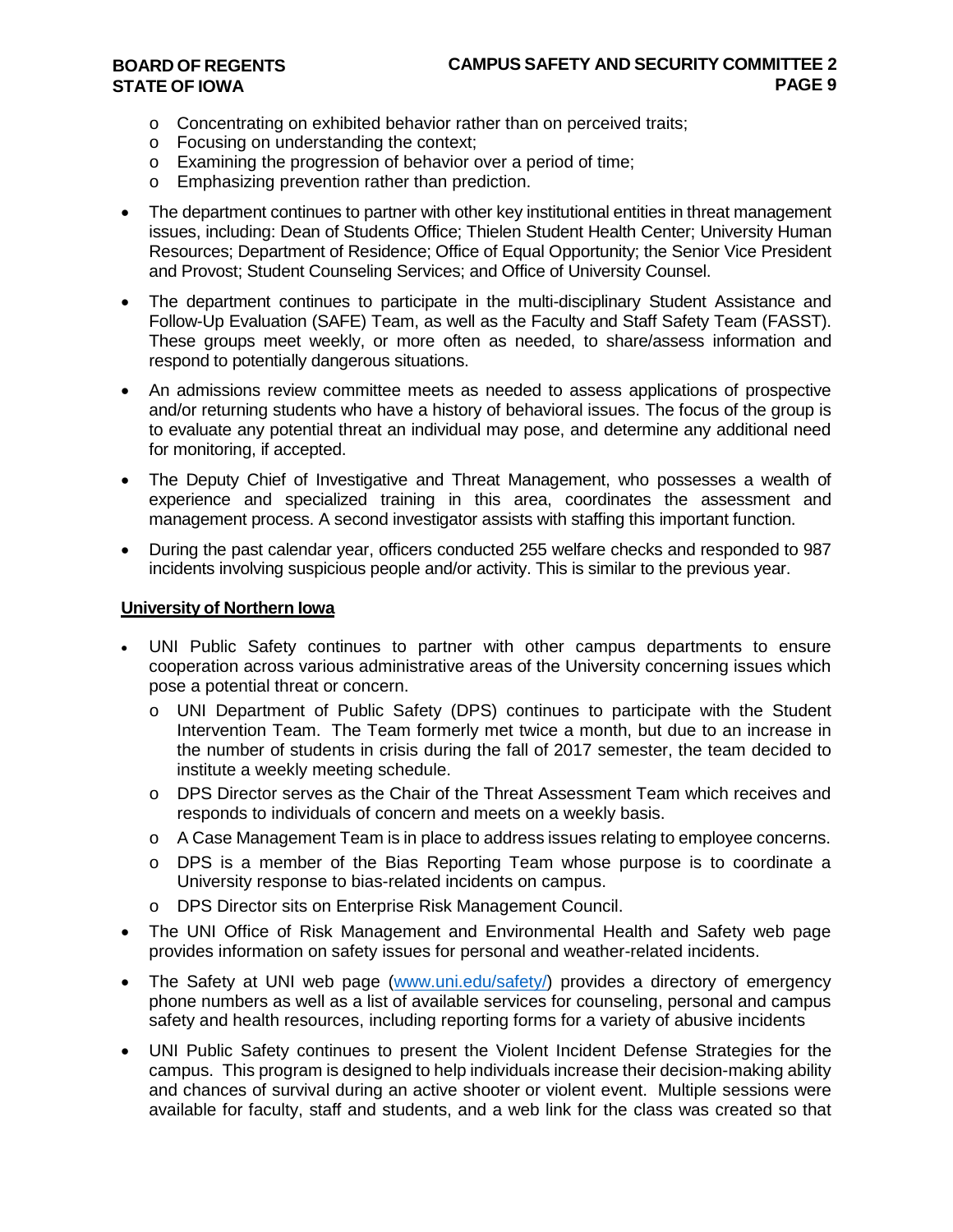campus members could sign up online. In 2017 the program was presented to 118 university members.

### **RELATIONSHIPS WITH OTHER LAW ENFORCEMENT ENTITIES**

### **University of Iowa**

- SUI DPS has a long standing mutual aid agreement with the Iowa City PD, Coralville PD, Johnson County Sheriff's Office and North Liberty PD which allows for the exchange of law enforcement resources (personnel and equipment) as needed. The UI Police division is a member of the Johnson County Drug Task Force, Sexual Assault Investigators Team, Sexual Assault Response Team and the Johnson County Metro Bomb Squad. UIPD works closely with all divisions of the State of Iowa Department of Public Safety as well as federal law enforcement agencies. UIPD is a member of the Law Enforcement Intelligence Network as well as a member of the FBI's Joint Counter Terrorism Task Force. This allows for the mutually beneficial exchange of law enforcement resources as needed. It is important to note that these collaborations result in investigations/operations that can occur in various locations within the state, not simply on University properties or properties immediately adjacent to the SUI campus.
- Radio interoperability for all emergency services in Johnson County exists with the establishment of the Johnson County Joint Emergency Communications Center (JECC). The system includes the University of Iowa Police, Iowa City Police, Johnson County Sheriff's Office, Coralville Police, North Liberty Police, University Heights Police, Iowa City Fire, Coralville Fire and the Johnson County Ambulance Service as well as other Johnson County fire departments. The radio system allows all Johnson County emergency services to communicate with one another. The University of Iowa Police dispatch/emergency communications center serves as a backup Public Safety Answering Point for the JECC. Additionally, Johnson County law enforcement agencies share the same records management system allowing agencies to share pertinent information electronically.
- Agency heads from UIPD, ICPD, Coralville PD, Johnson County Sheriff's Office, North Liberty PD, and the Johnson County Attorney meet monthly to discuss shared interests and concerns.
- All Johnson County law enforcement agencies participate in annual mandatory police training.

#### **Iowa State University**

- The department entered into a mutual aid agreement with the Ames Police Department and the Story County Sheriff's Office in 1997. This intergovernmental agreement provides for the immediate exchange of law enforcement resources. In 2017, we began a revision process that will add in all county law enforcement agencies.
- In 1991, the department entered into an intergovernmental agreement that established a regional drug task force. The group has been in existence since that time and has proven to be an effective vehicle in reducing the flow of illegal controlled substances to campus.
- The department established a formal agreement with the City of Ames, in 2013, to define the delivery of law enforcement services to organized living areas that the Department of Residence (DoR) leases. In 2017, these agreements were amended to represent the current leases held by DoR.
- Officers continue to work collaboratively with other agencies before, during, and after hosting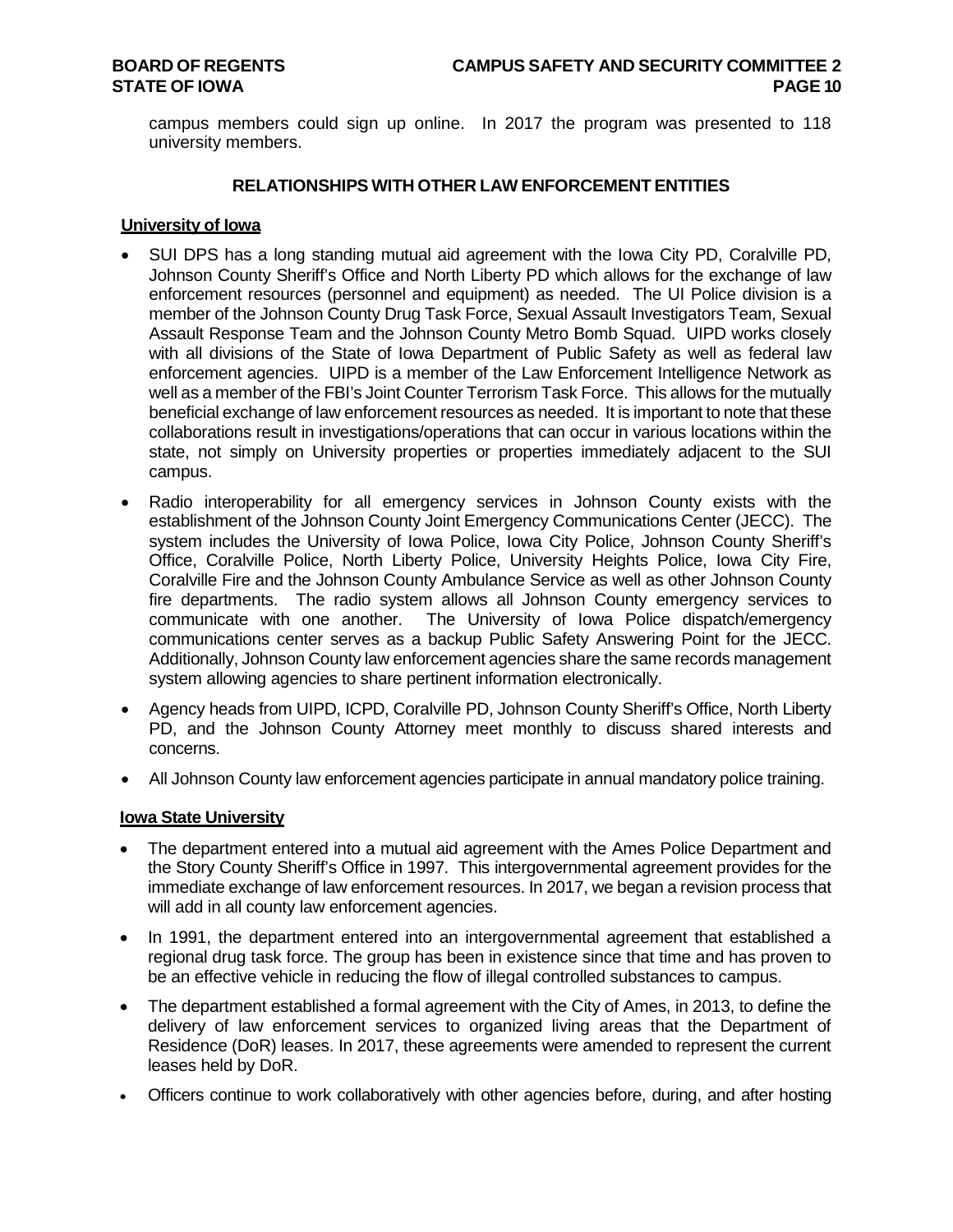# **CAMPUS SAFETY AND SECURITY COMMITTEE 2 PAGE 11**

major special events, including athletic contests; political rallies; student celebrations; jointly sponsored conferences; career fairs; and highly controversial presentations. Entities involved typically include Iowa State Patrol; Ames Police Department; Story County Sheriff's Office; United States Secret Service; Iowa Division of Criminal Investigation; State Fire Marshal's Office; Federal Bureau of Investigation; and contracted private security firms. In 2017, ISU Police collaborated with EH&S to staff an Emergency Operations Center at the EH&S building during home football game. This provided enhanced response capabilities to potential incidents in the stadium area. University police also utilized the Iowa National Guard's 71st Civil Support Team during home football games to sweep and monitor for Chemical, Biological, Nuclear, and Radiological threats at Jack Trice Stadium.

- All law enforcement agencies within the county utilize an 800 MHz radio system that facilitates interoperability during emergencies, special events and daily operations. The current radio system is nearing the end of its maximum life cycle after nearly 30 years of upgrades and service. ISU, the City of Ames, Story County and the Story County 911 Board are working with Mission Critical Partners to design, purchase and implement the most cost effective system that will best meet our individual and collective needs for communications operability and interoperability moving forward. Communications operability and interoperability is of vital importance to all public safety agencies and is extremely critical when hosting large major events such as the ones frequently taking place at ISU.
- The Ames Police Department, Story County Sheriff's Office, and ISU Police Department share jointly purchased and managed Computer-Aided Dispatch (CAD) and Records Management System (RMS) software. Multiple fiber optic lines link the three communications centers to ensure information availability and system redundancy.

# **STORY COUNTY SEXUAL ASSAULT RESPONSE TEAM (SART)**

- o Story County Sexual Assault Response Team (SART), started in 1997 and was the 1st team in state. Story County SART celebrated its 20<sup>th</sup> Anniversary in 2017.
- o SART strives to provide the first response to ensure a consistent, compassionate and professional initial contact for victims and improve the likelihood of successful prosecutions.
- o SART based out of the Iowa State University Police Department in Ames, Iowa. The Story County SART (Sexual Assault Response Team) mission is to serve sexual assault victims by coordinating an immediate, high quality, multi-disciplinary, victimcentered response which may include health care, law enforcement, advocacy, and judicial systems.
- o Partnering agencies include:
	- Iowa State University Police
	- Ames Police Department
	- Huxley Police Department
	- Nevada Police Department
	- Story City Police Department
	- Story County Sheriff's Department
	- ACCESS (Assault Care Center Extending Shelter and Support)
	- ISU Thielen Student Health Center
	- Mary Greeley Medical Center
	- **Story County Medical Center**
	- Story County Attorney's Office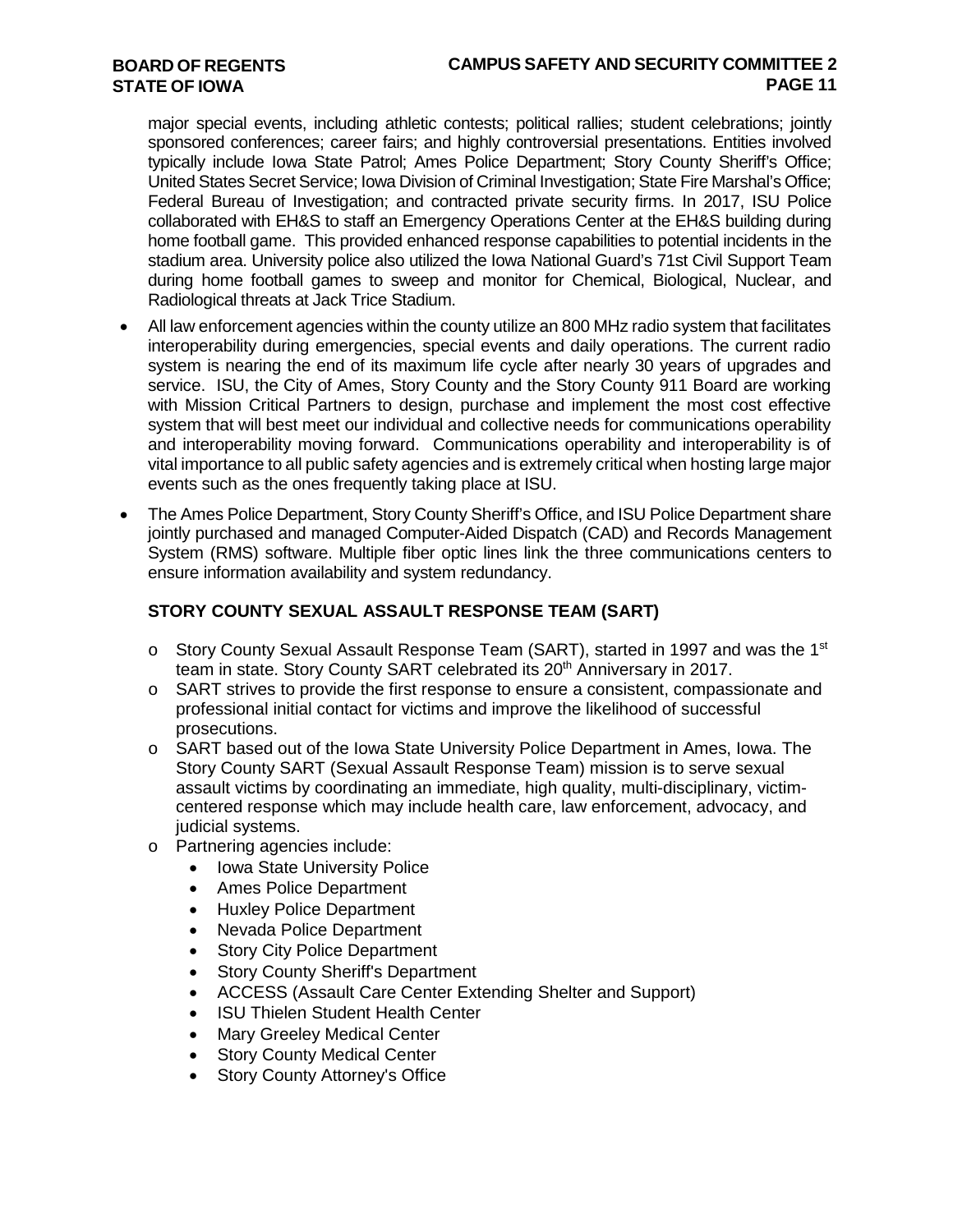### **University of Northern Iowa**

- UNI Police meet with Cedar Falls Police to discuss active cases and problems within and around the campus.
- UNI Police meet with local, county and state law enforcement agencies to discuss various crimes and investigative efforts within the communities.
- The Director of Public Safety is a board member of the Tri-County Drug Task Force which meets monthly to discuss drug-related cases and issues in Black Hawk and surrounding counties.
- UNI Police continues to have a presence on the Gang Task Force, which includes all area law enforcement agencies. The team was formed to review and inform all agencies of gang activity and concerns within the communities.
- UNI is a member of the Midwest Organized Crime Information Center which provides intelligence information on various crimes which are reported and intelligence information disseminated to area law enforcement agencies.
- UNI Police assisted the Cedar Falls Police Department on several occasions when requested.
- UNI works with various local, state, and federal law enforcement agencies in the planning and operations of high profile events both on and off the UNI campus. Several high profile events on the UNI campus include:
	- o A major live concert in the UNI-Dome in April 2017
	- o Iowa state high school football playoffs in November 2017
	- o A fire simulation in an administration building on December 19, 2017
	- o UNI sporting events and small concerts throughout the year

# **PHYSICALSECURITYCAPABILITIES**

# **University of Iowa**

- Currently the UI Department of Public Safety (DPS) has hundreds of cameras feeding into the dispatch and emergency communications center. This includes cameras covering high security areas, residence halls, and cameras connected to several campus Code Blue emergency phones. Digital video recorders are used to record information for post event investigations if necessary. Additionally, some areas have local motion and intrusion alarms which will alert our dispatchers.
- All residence halls are currently using cameras in conjunction with "Prox Card" access at entrances. These halls have cameras at exterior doors and all access points to student living spaces (elevators, stairwells, hallway doors). When a door is held or forced open, a door alarm triggers the cameras to notify DPS and the incident is recorded for review.
- All residence hall fire alarm panels are connected to DPS dispatch/emergency communications.
- The DPS Security Division uses a "Time Keeping" security tour system in all residence halls and additional leased properties used by University Housing. The system tracks DPS Security Officer routes and activities and provides detailed electronic reports.
- SUI Facilities Management houses master keys, issues keys, and coordinates proximity card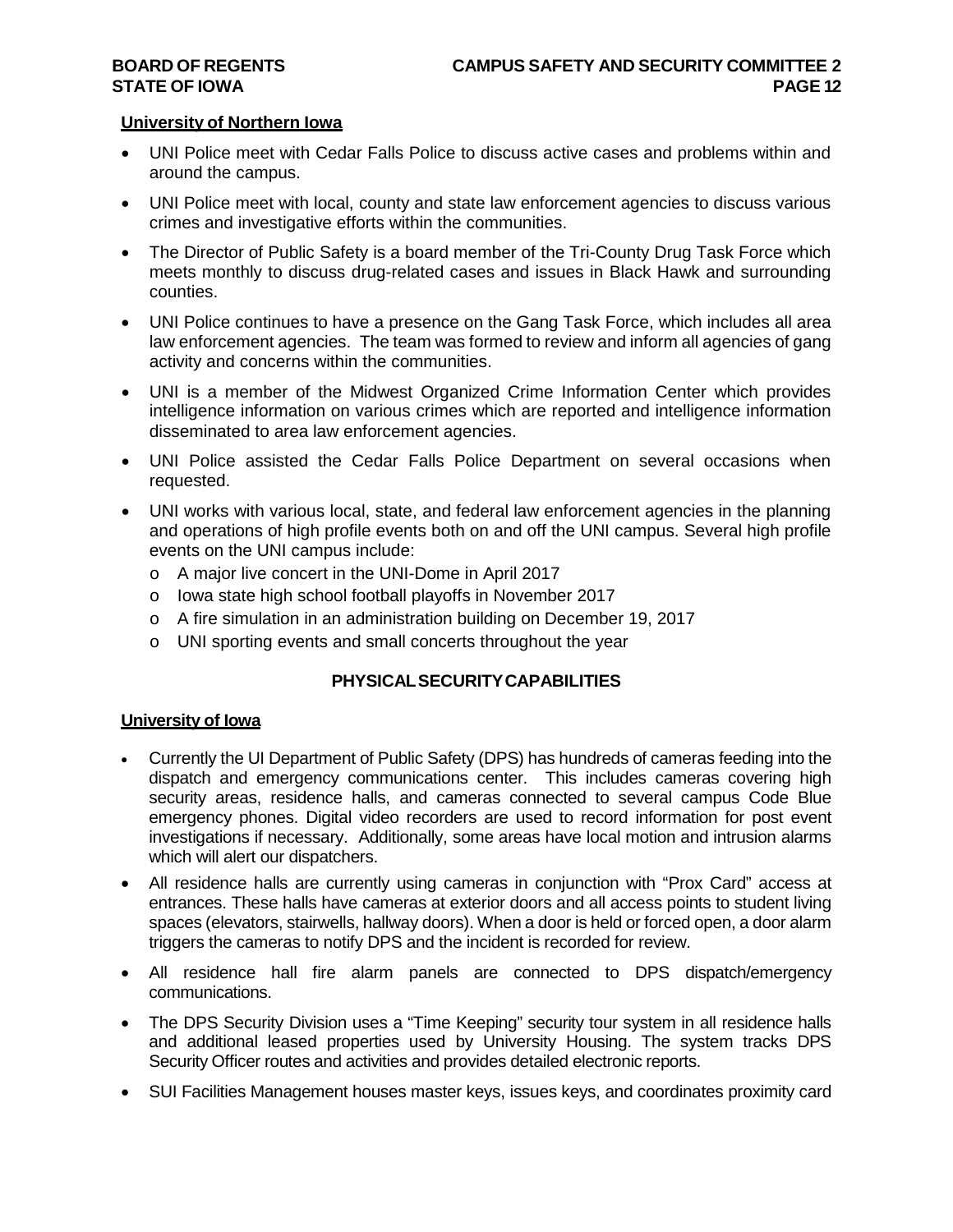issuance and technology with the Card Office. FM coordinates with DPS in reviewing access rights based on departmental requirements; maintains a university-wide key inventory database of key information and services lock systems. Many exterior and interior doors that have a locking function, utilize traditional mechanical keys. Electronic access controls are installed in several buildings to numerous interior and exterior doors. These locations utilize the UI Identification card. This year, all older technology swipe card readers were updated to new proximity technology. Some administrative units have taken on responsibilities for programming user access, while others continue to place a high reliance on Facilities Management for access control services.

- Led by Facilities Management, the University of Iowa is in the process of replacing the current Marlok standard with a control system capable of meeting current and future institutional needs for card access, security, distributed control, and integration with building systems controls and institutional information technology databases. The University selected AMAG software/firmware and Security Equipment Inc. as the AMAG integrator/reseller for the programs and components.
- The critical importance of safeguarding university assets has highlighted the need to integrate "building access" and "building security." The challenge is to provide appropriate control and security for all major buildings without unduly compromising convenience and the campus culture of openness. To help guide the process, the university has convened an Access and Security Steering Committee that has developed a University of Iowa Access and Security Strategic Plan to address security and access control for new and existing buildings. The committee includes members from Facilities Management, Office of the Provost, Information Technology Services, Public Safety, Student Services and Research Administration. The areas of concern that are being reviewed by the committee and various sub-committees are as follows:
	- o Central Control Technology (AMAG)
	- o Security Assessment, Process, and Priority
	- o Design and Installation Standards
	- o Key and Card Issuance
	- o Access Cards
	- o Integrated Databases
	- o Security Monitoring, Analytics
	- o Service and Support Model
	- o Financial Support Model
	- o Administration Policy on Card Access and Security

#### **Iowa State University**

- The university extensively utilizes electronic access control systems to enhance security. All new construction on campus incorporates this security related technology.
- The university has more than 840 cameras installed in public areas throughout campus buildings; these have proven to be effective tools for deterrence and identification.
- The Ames Intermodal Facility has fiber communication lines installed to accommodate the use of electronic access control for doors and the transmission of fire alarm data. These systems are connected to campus system as we manage the facility. The facility is a cooperative venture between the City of Ames, CyRide and Iowa State University. Funding for the facility was secured through a federal TIGER grant and through the State of Iowa's Intercity bus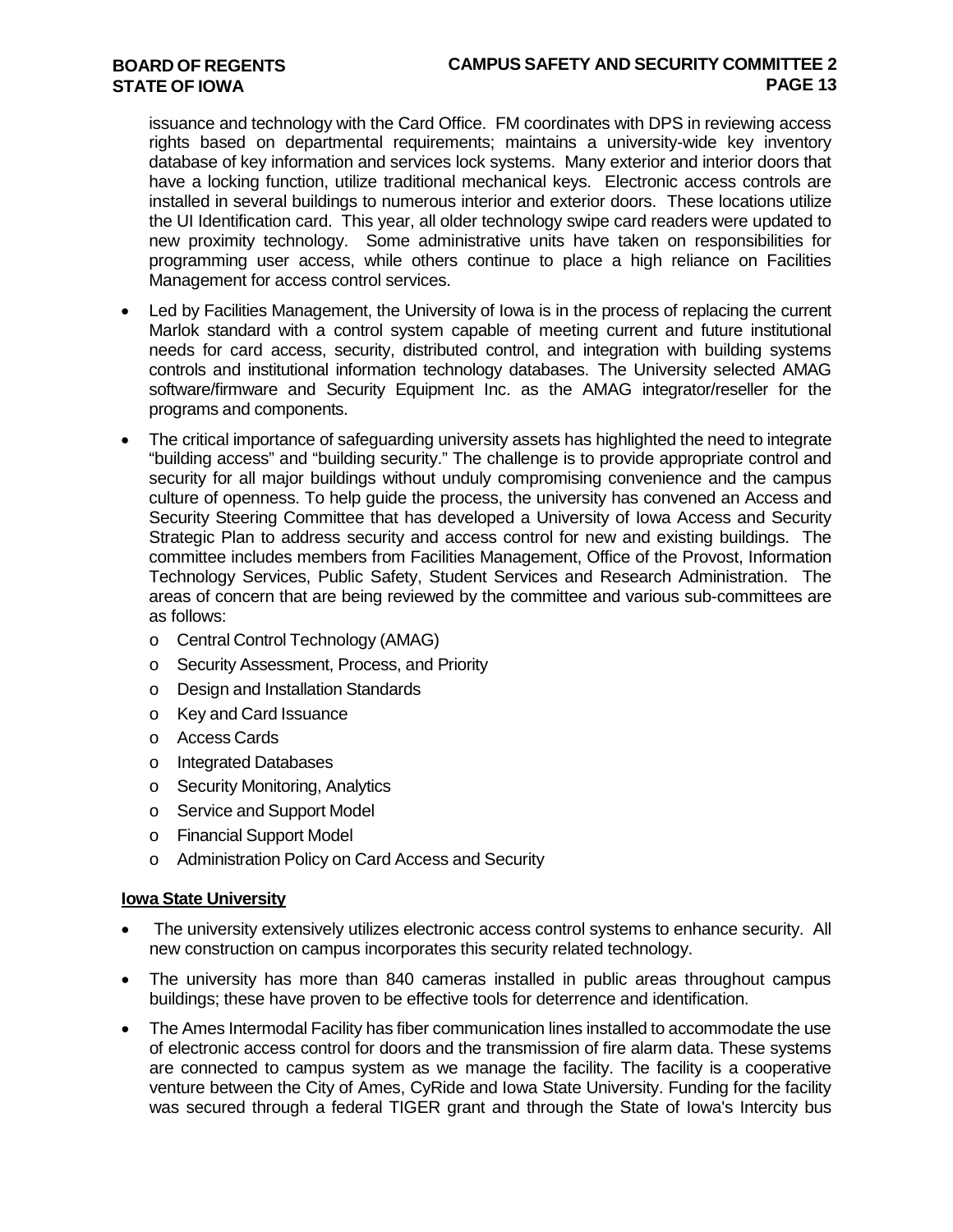program.

- The department monitors more than 4,000 fire, security, and environmental systems alarm points; appropriate resources are dispatched as necessary.
- Community service officers perform a variety of important security duties, including patrolling buildings; inspecting emergency telephones for operational effectiveness; providing SafeRide services; reporting suspicious activity and defective equipment; and assisting with special event staffing.

#### **University of Northern Iowa**

- UNI continues to improve the physical security of its buildings by adding electronic locks to newly refurbished buildings to allow remote locking of facilities. Currently, there are 25 academic and administrative buildings with electronic access. With the renovation of Lawther Hall, there are now ten residence halls with electronic access. Electronic access allows for quick changes in access control to accommodate special hours or events and also provides for easy deactivation of lost/stolen access cards, thus enhancing security.
- There are 13 blue light phones on campus which connect directly to UNI Police in the event of an emergency. The phones are checked on a weekly basis to ensure operability.
- The majority of surveillance cameras currently on campus are on a secured network and are accessible by Public Safety.

#### **TRAINING OF INSTITUTIONAL PERSONNEL**

#### **University of Iowa**

- The University of Iowa Police Community Outreach Officer, the Fire Safety Coordinator, and other DPS employees present safety related educational offerings, including the following:
	- o Rape Aggression Defense program (R.A.D)
	- o Violent Incident Survival Training (V.I.S.T.)
	- o Better Men. Better Hawkeyes.
	- o Personal Safety and Self-Protection
	- o Disruptive Persons
	- o Alcohol Awareness
	- o Crime Prevention Education utilizing social media
	- o Annual parent/student orientation presentations
	- o Resident Assistant's Fire Academy
	- o General fire safety in laboratories and other areas
	- o Use of portable fire extinguishers
	- $\circ$  Instruction and certification in CPR and AED use through the American Heart Association
- UIPD utilizes mass e-mails to provide safety related information.
- The UI DPS website is also used to disseminate safety related information to campus, and also provides an opportunity for campus to provide feedback about UI DPS services. [\(http://police.uiowa.edu/\)](http://police.uiowa.edu/))
- Violent Incident Survival Training (VIST): The UI's Emergency Management Coordinator recently updated the department's VIST course to include prevention and mitigation strategies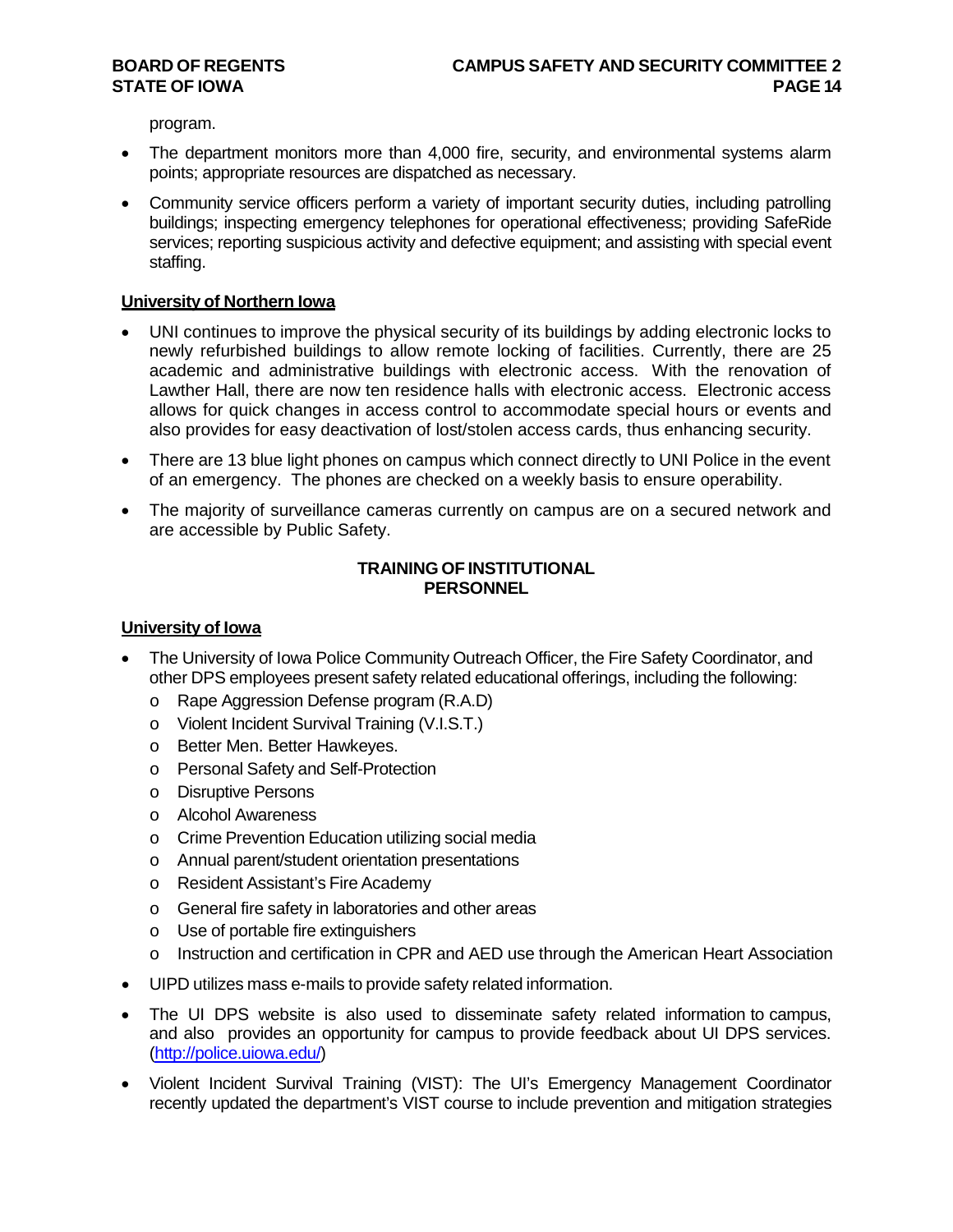# **CAMPUS SAFETY AND SECURITY COMMITTEE 2 PAGE 15**

in addition to teaching response options that prepare faculty, staff, and students how to respond to a violent attack. VIST training is based on a flexible set of principles — "Run, Hide, Fight," that may be adapted to any violent situation. UIPD has three instructors trained in VIST who present a one-hour training component for faculty, staff, students and visitors. Since inception, UI VIST instructors have trained 6,747 people. Demand for this training continues to grow, and the department has already trained 665 people on campus this year. The department also created a VIST training video for those who do not have time to attend the training in person.

#### **Iowa State University**

- Police personnel provide an overview of key safety-related issues and services to all incoming students and their parents during orientation sessions held throughout the month of June, as well as at Destination Iowa State.
- Sworn officers provided 300 prevention and outreach programs during the past year to faculty, staff, and students, totaling 48,499 people. This is a 66.9% increase in the number of individuals reached compared to 2017. Topics addressed included: workplace violence; personal safety; alcohol laws; sexual assault awareness; bystander intervention; identity theft protection; domestic and relationship violence; social media safety; multicultural initiatives and threat management processes.
- All faculty, staff and students receive the Annual Security and Fire Safety Report (ASR) via email in September. This document is available on the departmental web site; individuals may also request a printed copy. The department provides safety and security information as required by the Jeanne Clery Disclosure of Campus Security Policy and Campus Crime Statistics Act.
- Officers continue to train annually with the Department of Residence (DoR) staff, international students, and Cyclone Aides regarding safety-related services. The department provides these sessions as part of their respective orientation programs.
- The department provided training to all judicial affairs board members regarding legal aspects of the criminal justice system. The instruction outlined levels to conviction, burden of proof, victimology, and criminal/civil process interaction.
- Officers conducted training across campus with regard to identifying and dealing with people who threaten or exhibit concerning behavior.
- ISUPD officers have received specialized instruction in the delivery of Violent Incident Response Training (VIRT) sessions. During 2013, the department began providing instruction to all teacher education students as part of their licensure requirements for certification. Participants believed this program greatly enhanced their ability to recognize, assess, and ultimately respond to violent threats.

# **TRAINING OF PUBLIC SAFETY PERSONNEL**

#### **University of Iowa**

• As part of a U.S. Department of Justice Violence Against Women grant awarded to the University of Iowa, all University Police officers received specialized training addressing sexual assault response and investigation. This training is now required annually for campus law enforcement officers.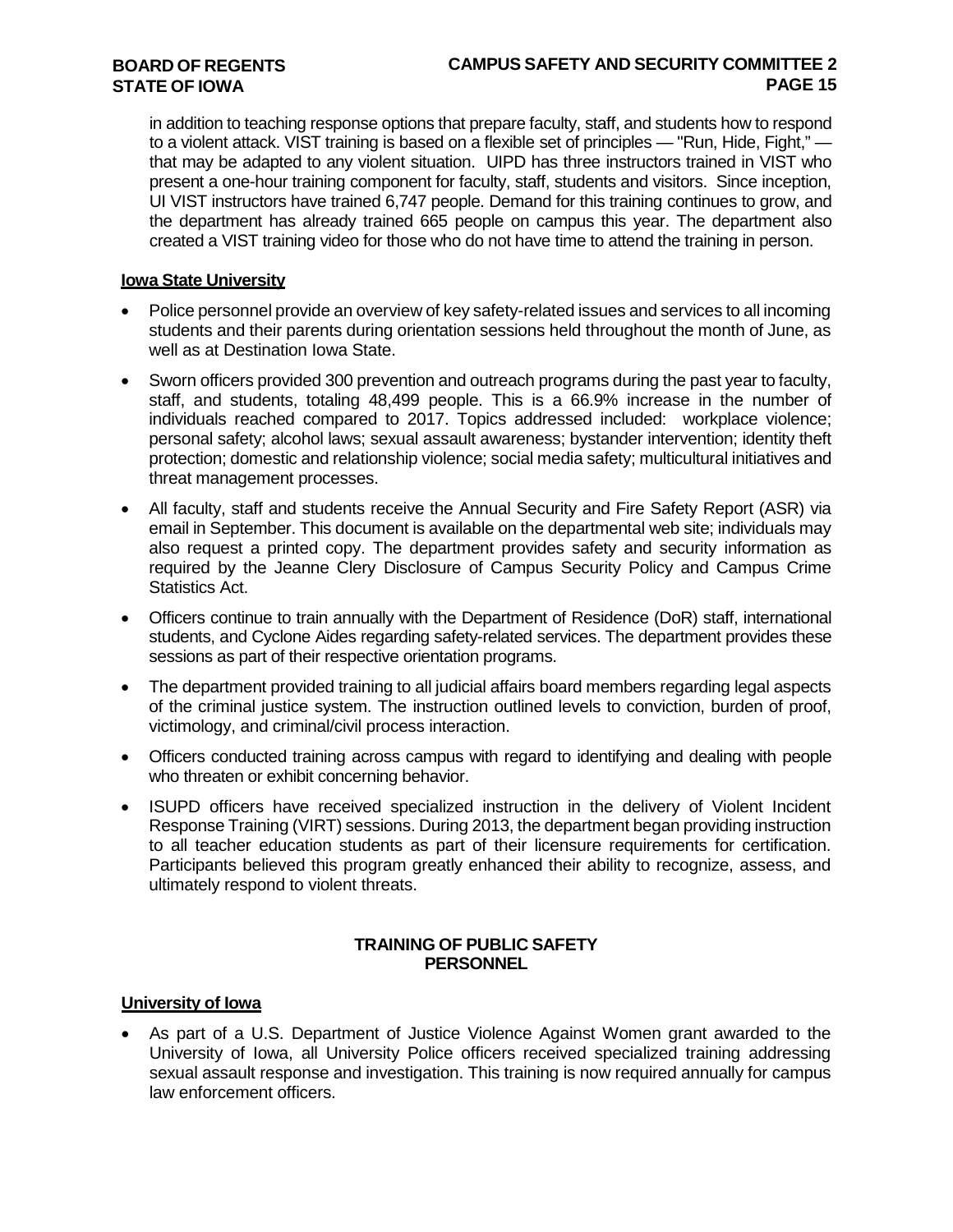• University police officers participated in a multi-agency training seminar and received training in many topics, including cultural diversity and trauma informed interviewing when responding to victims of violent crimes, such as aggravated assaults or sexual assaults.

# **Iowa State University**

• All sworn officers are certified through the Iowa Law Enforcement Academy (ILEA) and go through the same training as all state-certified law enforcement officers in Iowa. Department trainers are routinely asked to assist with training of new recruits at the ILEA. All sworn ISU law enforcement officer exceed the required training standards set by the state and Board of Regents.

#### **University of Northern Iowa**

• There were 45 training opportunities available to Public Safety staff during the course of the year that had one or more participants.

# **USE OF FORCE/FIREARMS**

# **University of Iowa**

- UIPD officers carry SigSauer 9mm handguns.
- Commission on Accreditation for Law Enforcement Agencies Standards (CALEA) standards dictate that UI Police must have a use of force policy: Officers have to receive training annually on these standards, must be trained with their authorized weapons, require reports when weapons are used, and cannot carry weapons until they have been trained. New officers must review all related policies prior to being issued weapons.
- The University of Iowa Police Division meets all CALEA standards and exceeds Iowa Law Enforcement Academy (ILEA) standards in regards to weapons qualification; CALEA dictates all police agencies must have a policy that requires firearms qualification.
- UIPD officers qualify twice a year with the "Iowa Law Enforcement Academy Handgun Qualification Course." All police officers fire two qualification runs at each session, for a total of four; successful qualification runs are required; this exceeds state and national standards. Officers qualify on the low light course once a year, and shotgun once a year, meeting ILEA standards. For rifle qualification, UIPD requires 3 different courses of fire; standard FBI 100 yard course, the Close Quarters Battle (CQB) Course, and the Close Quarters Battle Course in low light. This exceeds the standard FBI 100 yard course. UIPD currently has 7 ILEA certified firearms instructors on staff conducting all firearms training.
- UIPD has facilitated access to training sites on campus for local law enforcement agencies. This creates a close partnership and provides the area agencies with knowledge of campus facilities, community and practices. This partnership creates a close working relationship and helps facilitate future assistance in the event of an incident on campus requiring mutual aid.
- UIPD continues to work closely with local law enforcement agencies to implement training for all area agencies regarding the response to an active shooter. UIPD continues to train and work with local agencies in reference to weapons and tactical training so all teams are "on the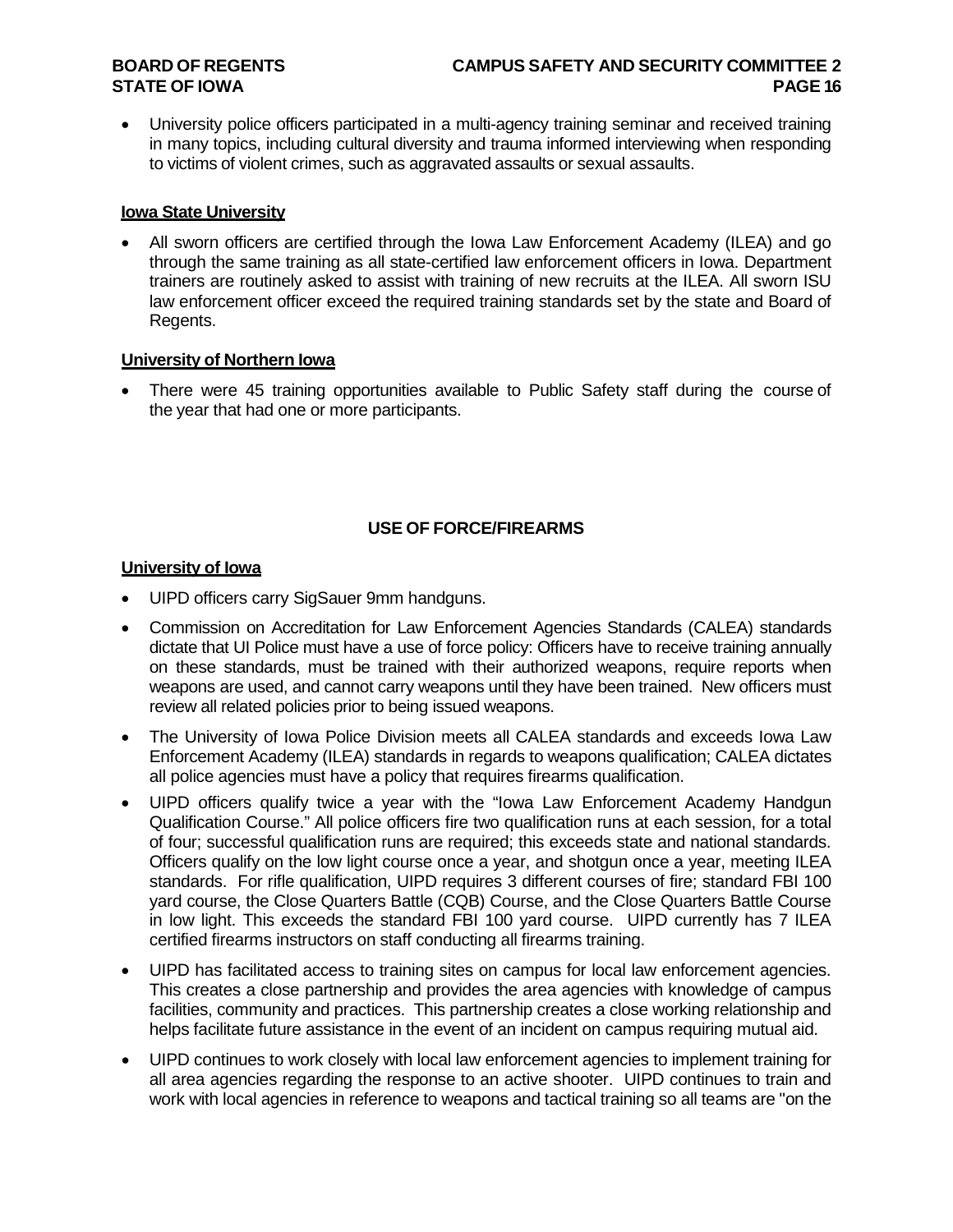same page" in the event of an emergency in which multiple agencies would be needed for an appropriate response to an incident of violence on or adjacent to campus.

- Certified Protection Security Officers
	- o All full time DPS civilian security officers are required to obtain certification by successfully completing a 50+ hour course. This certification process was introduced in 2012.
	- o Student security officers operate the NITE RIDE van safety service. In the fall of 2017, NITE RIDE was made available to students, faculty, and staff of all genders. Demand for this service continues to grow, and NITE RIDE provided 39,418 rides in 2017. Beginning March 26, 2018, the department began offering an "express" option that takes riders directly to their final destination for \$1 in addition to the free service. These changes were made in direct response to feedback from students and parents.
- Automated external defibrillators (AED)
	- o At present, UI Public Safety Fire Safety Coordinator inspects and maintains 105 public AEDs to American Heart Association (AHA) standards and manufacturer specifications.

# **Iowa State University**

- The department's use of force and authorized weapons policies are in compliance with national law enforcement accreditation standards.
- Instruction regarding departmental use of force policies and related laws occurs semi-annually, thus exceeding national accreditation standards.
- Officers qualify with their issued firearms twice each year—this also exceeds national accreditation standards and state regulations.
- The department continues to equip officers with, and train them in the use of, chemical spray, expandable batons, and conducted energy weapons.
- The department has five firearms instructors certified through the Iowa Law Enforcement Academy (ILEA). Eight officers have additionally received instruction certification as law enforcement active shooter response instructors.
- Officers participated in active shooter training in August of 2017 on the ISU Campus. The training included officers and deputies from, the Nevada Police Department, The Ames Police Department, the Story City Police Department, the Huxely Police Department and the Story County Sheriff's Office, along with several ISU staff members.
- No officers discharged a firearm for other than approved training purposes, with the exception of dispatching severely injured deer.

# **University of Northern Iowa**

- Police officers continue to participate in semi-annual training for firearms qualification, which exceeds national training standards. During this training, the departmental use of force is reviewed at each training session. Officer's train in daylight and low light conditions. Officers also receive firearms training at night. The Department has two statecertified firearms instructors.
- Officers are equipped with chemical spray, batons, and conducted energy weapons
- Officers recertify in the X2 Taser training on an annual basis.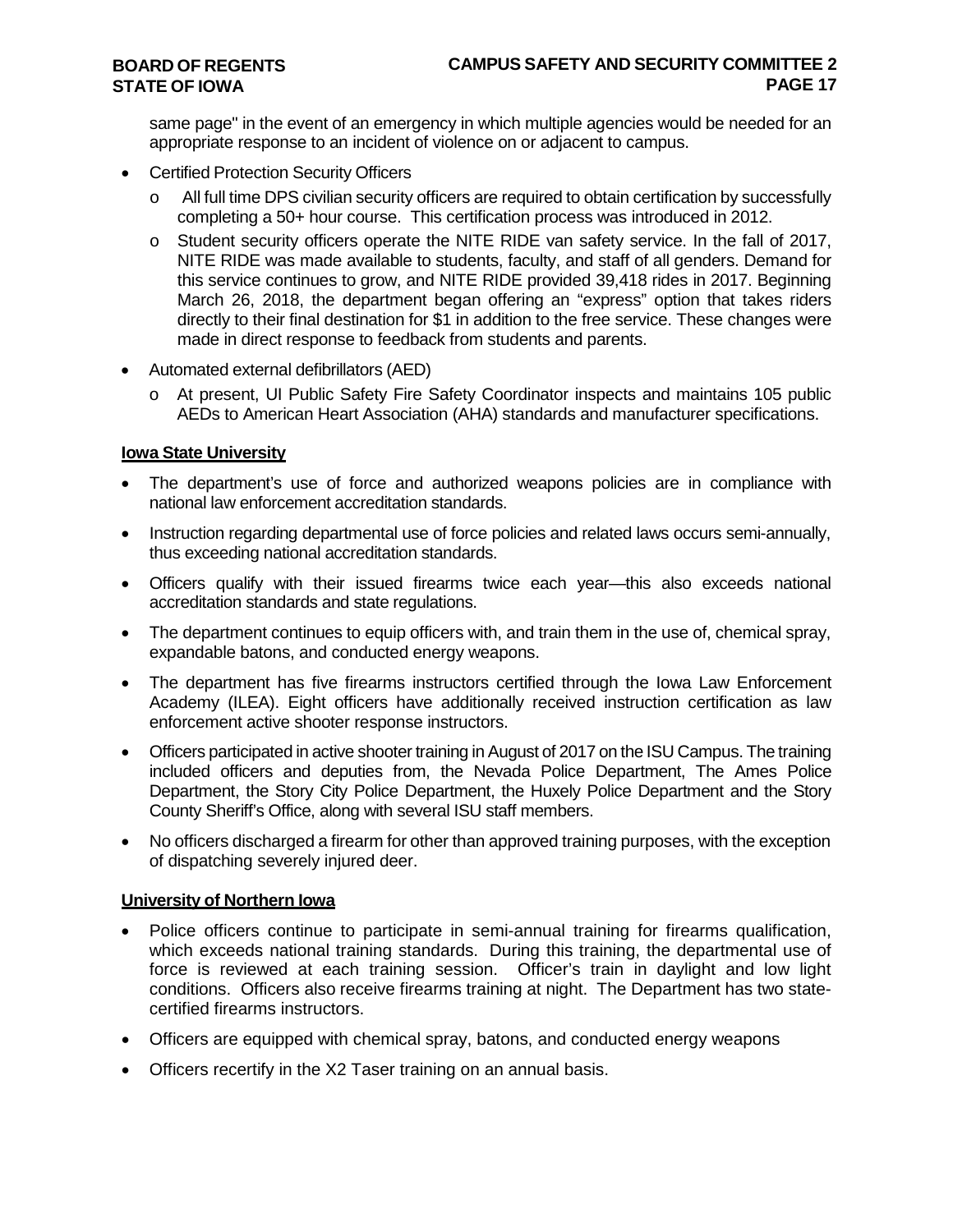# **STUDENTINVOLVEMENT**

#### **University of Iowa**

- Students continue to be involved in the following:
	- o NITE RIDE (late night safe ride option for people of all genders)
	- o Citizens Police Academy; (i.e., a 10-week academy for private citizens conducted by UIPD, Iowa City PD, Coralville PD and the Johnson County SO).
	- o Student employees (i.e., student security officers, dispatching, records)
	- o SUI continues to offer law enforcement internships for students (high school and college level).
	- o The University of Iowa Emergency Medical Services Student Interest Organization was conceived in August 2009 and is sponsored by the University of Iowa Department of Public Safety with coordination provided by the University of Iowa Fire Safety Coordinator.

#### **Iowa State University**

- Officers and others conduct safety walks each year to identify issues related to lighting, overgrown foliage, and other hazards. The Student Government co-sponsored the most recent effort, conducted in October 2017. Facilities personnel review the results and develop action plans.
- For over 19 years, the departments operates a SafeRide program for the university community. Walking or vehicle-assisted escorts are provided free of charge to faculty, staff, students, and visitors. The service is very popular, as evidenced by the following statistics: 2009 (4,144); 2010 (5,667); 2011 (5,977); 2012 (5,830); 2013 (6,450); 2014 (6,595); 2015 (6279) and 2016 (11,485). The popularity of this service continued to show in 2017 as was evident by the 61% increase in completed SafeRides. During the year, 18,495 rides were provided to 23,038 people. Given the growth of the program, we collaborated in the fall with student government to add an additional route to the service. Student government assisted with the funding of this route.
- A motorist assist program has been in existence for over 20 years. The department provides services free of charge for those requiring assistance, to include vehicle jumpstarts; tire changing/airing equipment; and escorts to obtain fuel. The number of motorist assists performed during 2017 was 1150. The number of vehicle unlocks performed was 398.
- A collaborative partnership was developed with the student organization National Alliance on Mental Illness (NAMI). This group shares our goal of improving mental health resources on campus and eliminating the stigma that exist around mental illness. The collaboration also included brining The Bandana Project to campus. The Bandana Project is a program designed to spread awareness of resources for those with mental illness. The lime green bandanas, to be distributed across campus, are attached to students' backpacks. This indicates that they are a safe individual to approach with mental health-related issues, that they know where resources are, and that they hold a few resource cards with outlets to get help and support in times of crisis. Not only does the program give tangible resourcefulness to an individual, but provides invaluable unspoken support. If someone sees a lime green bandana on the backpack of a stranger, it is a sign of stigma-free, quiet solidarity. They will know that they are not alone in their struggle.
- The department employs approximately 70 students in various support functions, including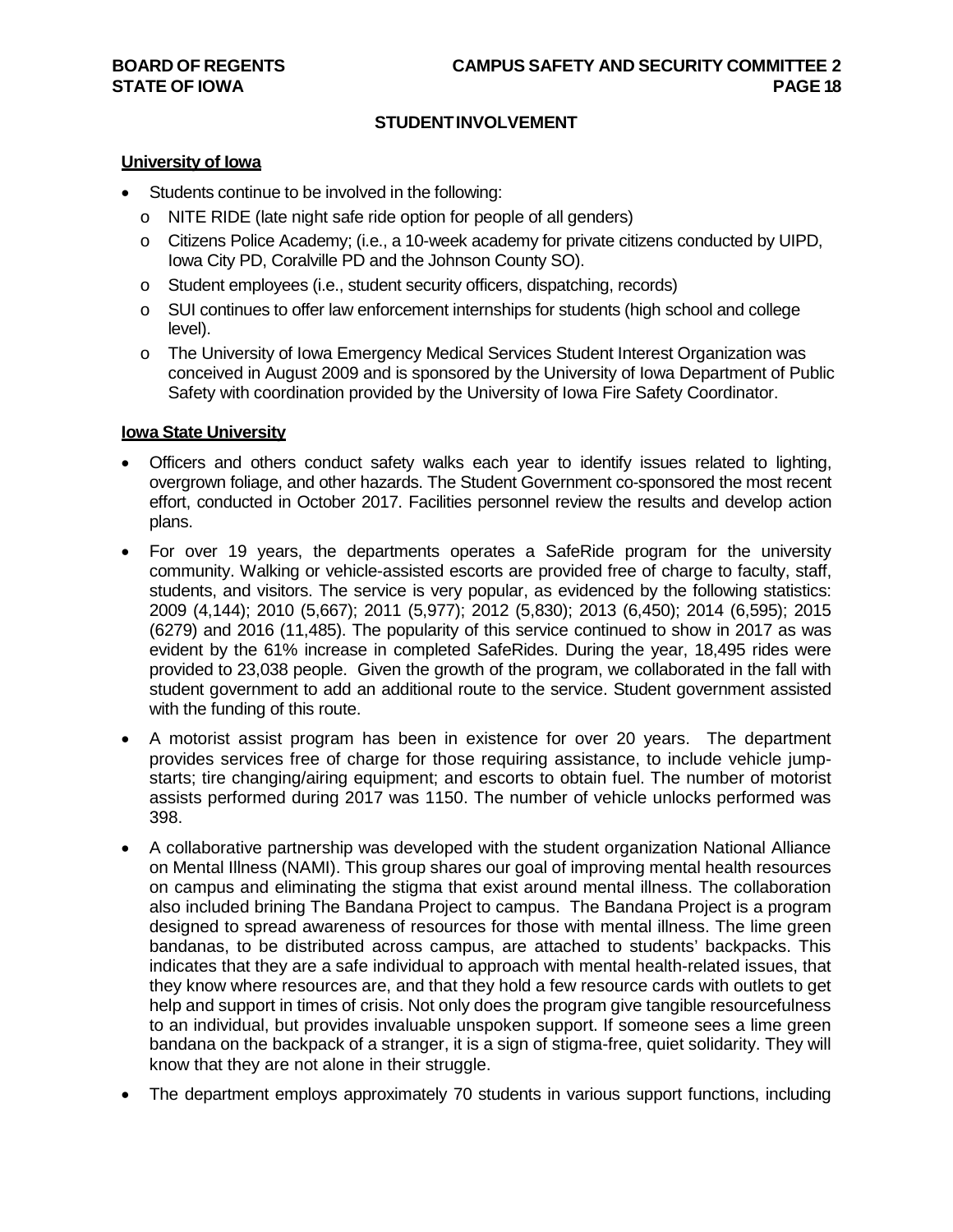communications; security; SafeRide; motorist assists; parking enforcement; and records management.

#### **University of Northern Iowa**

- The Department currently employs several student patrol members to assist police officers in various roles for campus patrols, building lock-up and unlocking services, assistance during move-in, and campus escort requests during the evening hours. During the 2017 calendar year, Student Patrol assisted in 157 escorts.
- The Department members made presentations to various groups across the university and community during the year with 90 percent of the audience being comprised of students. Topics covered in the presentations were: alcohol and drugs, personal safety, room safety, crime reporting, sexual assault, and crime awareness. participated in the presentations and also spoke about the Student Patrol program.

#### **SMOKING BAN**

#### **University of Iowa**

- UIPD responds, warns, cites and directs smokers to areas where smoking is permitted. In 2017, UIPD officers reported to 460 prohibited smoking calls.
	- o Calls initiated by UIPD officers 277.
	- o Calls complaint driven 14.
	- o Calls resulting in no warnings or citations issued 169.
	- o Citations issued 9.

#### **Iowa State University**

- The department recorded 50 smoking-related calls for service during 2017. Police officers and community service officers initiated the vast majority of contacts. Every violation reported or detected occurred outdoors.
- When possible, police officers and student security personnel patrol areas reported or found to be problematic.
- University entrances, building doors, and state-owned fleet vehicles all have smoking-related signage visibly posted.

#### **University of Northern Iowa**

- The Department of Public Safety received a total of 20 complaints on smoking violations during 2017. The disposition of these calls is as follows:
	- $\circ$  Verbal warning  $-8$
	- $\circ$  Gone on arrival/unable to locate  $-9$
	- $\circ$  Citations Issued 4 (One complaint resulted in more than one citation.)

# **SPECIALSCHOOLS**

#### **Iowa Educational Services for the Blind and Visually Impaired**

• Iowa Educational Services for the Blind and Visually Impaired (IESBVI) in cooperation with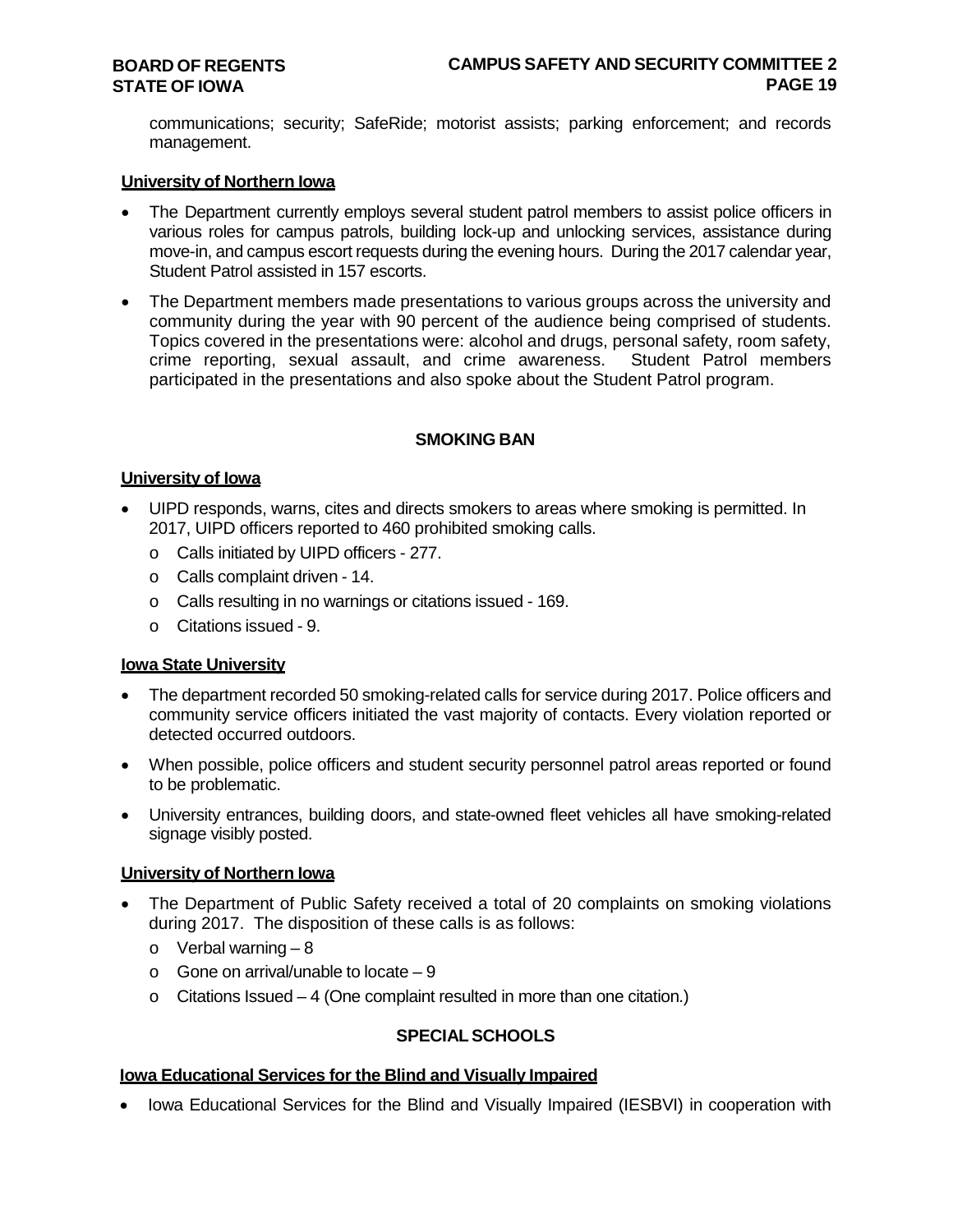AmeriCorps NCCC continues to strive to provide a safe and secure campus for the Corps members, staff, families, community members, visitors, related professionals and the general public who access the campus.

• IESBVI has a long history of providing a safe environment for students and staff and a climate that reflects the importance of safety as a key value. When physical or personal risk occurs, protocol is in place for the Crisis Management team to respond. IESBVI also continues to comply with the Continuity of Operations Planning (COOP). Staff assigned to Safety and Security mitigation, prevention, preparedness, response and recovery include the Assistant Administrator, Supervisor of Plant Services and the Director of Human Resources. Local public safety authorities are contacted when needed and there continues to be a good relationship with all related agency personnel. The school adheres to the Weapon Free campus policy. The security threat level protocol is also in place.

#### **Iowa School for the Deaf**

• The Iowa School for the Deaf (ISD) upgrades the security and safety environment for the students, staff and other stakeholders on an ongoing basis. As a part of this, the school's safety committee continues to review and update the School's crisis management procedures which have been distributed and posted throughout the campus. The school's Safety Committee oversees both safety and security as well as guiding responses to crises or critical incidents. The school's administration works with local law enforcement agencies and the local fire departments to ensure that they are familiar with the school's protocols and physical layout. Additionally, ISD consults with the Council Bluffs Department of Health on an ongoing basis.

# **CRIMESTATISTICS**

The following table provides a summary by quarter for 2016 and 2017 of the numbers of offenses, total charges, and total arrests.

|                                         | QTR <sub>1</sub> |      | QTR <sub>2</sub> |      | QTR <sub>3</sub> |      | QTR <sub>4</sub> |      |       | <b>Annual Totals</b> |
|-----------------------------------------|------------------|------|------------------|------|------------------|------|------------------|------|-------|----------------------|
|                                         | 2016             | 2017 | 2016             | 2017 | 2016             | 2017 | 2016             | 2017 | 2016  | 2017                 |
| TOTAL NUMBER OF OFFENSES/INCIDENTS:     |                  |      |                  |      |                  |      |                  |      |       |                      |
| SUI                                     | 496              | 428  | 486              | 503  | 588              | 596  | 602              | 632  | 2.172 | 2,159                |
| ISU                                     | 434              | 447  | 379              | 340  | 562              | 664  | 513              | 508  | 1.888 | 1,959                |
| UNI                                     | 189              | 211  | 147              | 148  | 152              | 219  | 228              | 252  | 716   | 830                  |
| <b>TOTAL NUMBER OF CHARGES:</b>         |                  |      |                  |      |                  |      |                  |      |       |                      |
| SUI                                     | 136              | 65   | 129              | 80   | 104              | 89   | 88               | 72   | 457   | 306                  |
| ISU                                     | 258              | 232  | 179              | 159  | 373              | 481  | 302              | 288  | 1,112 | 1,160                |
| UNI                                     | 48               | 78   | 31               | 60   | 22               | 100  | 103              | 88   | 204   | 326                  |
| <b>TOTAL NUMBER OF PEOPLE ARRESTED:</b> |                  |      |                  |      |                  |      |                  |      |       |                      |
| SUI                                     | 88               | 51   | 93               | 61   | 83               | 71   | 66               | 49   | 330   | 232                  |
| ISU                                     | 185              | 164  | 141              | 110  | 279              | 409  | 223              | 232  | 828   | 915                  |
| UNI                                     | 33               | 58   | 20               | 42   | 15               | 71   | 73               | 71   | 141   | 242                  |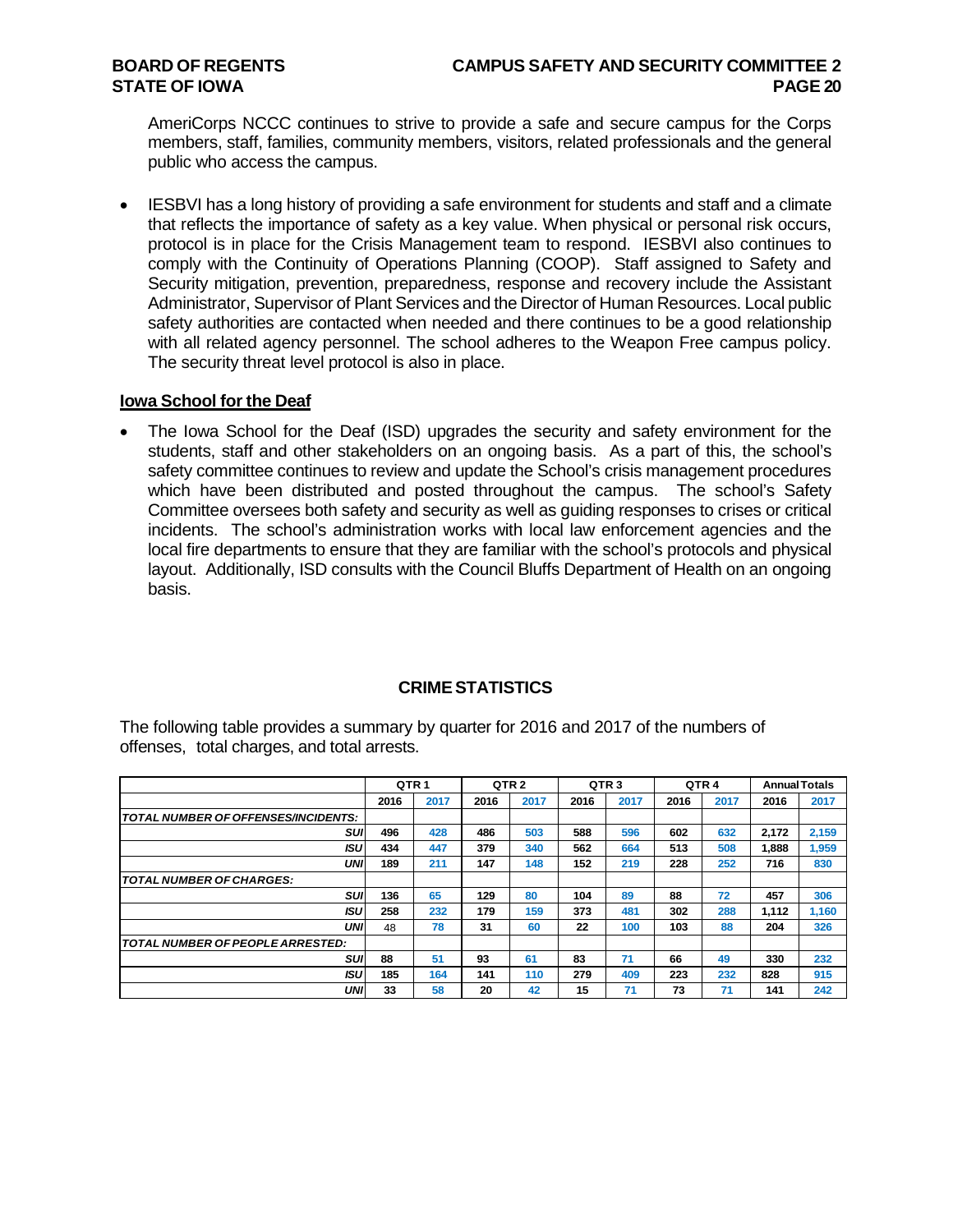# **STATE OF IOWA PAGE 21**

# **BOARD OF REGENTS CAMPUS SAFETY AND SECURITY COMMITTEE 2**

The following chart describes the number of charges brought against students and the number of alcohol-related charges out of the total charges. Alcohol-related charges include: public intoxication, OWI, PAULA (Possession of Alcohol Under Legal Age), open container, bootlegging, providing liquor to minor, attempt to purchase alcohol by minor and serving/selling alcohol after hours.

|              |                |      |                           | 1st Quarter  |                          |     |         |      | 2nd Quarter                      |              |        |                                  |       |                           |               | 3rd Quarter  |                          |     |
|--------------|----------------|------|---------------------------|--------------|--------------------------|-----|---------|------|----------------------------------|--------------|--------|----------------------------------|-------|---------------------------|---------------|--------------|--------------------------|-----|
|              |                | 2016 |                           |              | 2017                     |     |         | 2016 |                                  |              | 2017   |                                  |       | 2016                      |               |              | 2017                     |     |
|              | Total          |      | %                         | <b>Total</b> |                          |     | Total   |      | %                                | <b>Total</b> |        |                                  | Total |                           | $\frac{9}{6}$ | <b>Total</b> |                          |     |
|              | <b>Charges</b> |      | Students Students Charges |              | <b>Students Students</b> |     | Charges |      | <b>Students Students Charges</b> |              |        | <b>Students Students Charges</b> |       | Students Students Charges |               |              | <b>Students Students</b> |     |
| <b>Isur</b>  | 136            | 19   | 14%                       | 65           |                          | 22% | 129     | 26   | 20%                              | 80           | 18     | 23%                              | 104   | 22                        | 21%           | 89           | 10                       | 15% |
| <b>ISU</b>   | 258            | 202  | 78%                       | 232          | 154                      | 66% | 179     | 96   | 54%                              | 159          | 84     | 53%                              | 373   | 222                       | 60%           | 481          | 244                      | 51% |
| <b>UNI</b>   | 48             | 30   | 63%                       | 78           | 46                       | 59% | 31      | 10   | 32%                              | 60           | ິ<br>◢ | 35%                              | 22    |                           | 50%           | 100          | 41                       | 41% |
|              |                |      |                           |              |                          |     |         |      |                                  |              |        |                                  |       |                           |               |              |                          |     |
| <b>TOTAL</b> | 442            | 251  | 57%                       | 375          | 214                      | 57% | 339     | 132  | 39%                              | 299          | 123    | 41%                              | 499   | 255                       | 51%           | 670          | 298                      | 44% |

|              |         |                 |                 | 4th Q <sub>I</sub> arter |                 |          |                |                 |                 | Yearlv Totals  |                 |                 |
|--------------|---------|-----------------|-----------------|--------------------------|-----------------|----------|----------------|-----------------|-----------------|----------------|-----------------|-----------------|
|              |         | 2016            |                 |                          | 2017            |          |                | 2016            |                 |                | 2017            |                 |
|              | Total   | #               | $\frac{9}{6}$   | <b>Total</b>             |                 | $\%$     | Total          |                 | $\frac{9}{6}$   | Total          |                 | $\frac{9}{6}$   |
|              | Charges | <b>Students</b> | <b>Students</b> | <b>Charges</b>           | <b>Students</b> | Students | <b>Charges</b> | <b>Students</b> | <b>Students</b> | <b>Charges</b> | <b>Students</b> | <b>Students</b> |
| SUI          | 88      | 26              | 30%             | 72                       | 13              | 18%      | 457            | 93              | 20%             | 306            | 58              | 19%             |
| <b>ISU</b>   | 302     | 199             | 66%             | 288                      | 170             | 59%      | 1.112          | 719             | 65%             | 1.160          | 652             | 56%             |
| <b>UNI</b>   | 103     | 56              | 54%             | 88                       | 33              | 38%      | 204            | 107             | 52%             | 326            | 141             | 43%             |
|              |         |                 |                 |                          |                 |          |                |                 |                 |                |                 |                 |
| <b>TOTAL</b> | 493     | 281             | 57%             | 448                      | 216             | 48%      | 1.773          | 919             | 52%             | 1.792          | 851             | 47%             |

|              |         |      |                          |                |                          | ALCOHOL-I |         |      | LATED CHARGES / UNIVERSITY STUDENTS CHARGE D |                |                          |     |         |                          |     |                |      |                          |
|--------------|---------|------|--------------------------|----------------|--------------------------|-----------|---------|------|----------------------------------------------|----------------|--------------------------|-----|---------|--------------------------|-----|----------------|------|--------------------------|
|              |         |      | <b>1st Quarter</b>       |                |                          |           |         |      | 2nd Quarter                                  |                |                          |     |         |                          |     | 3rd Quarter    |      |                          |
|              |         | 2016 |                          |                | 2017                     |           |         | 2016 |                                              |                | 2017                     |     |         | 2016                     |     |                | 2017 |                          |
|              | Total   |      | ℆                        | Total          |                          |           | Total   |      | ℀                                            | Total          |                          |     | Total   |                          | ℀   | <b>Total</b>   |      |                          |
|              | Alcohol |      | <b>Students Students</b> | <b>Alcohol</b> | <b>Students Students</b> |           | Alcohol |      | <b>Students Students</b>                     | <b>Alcohol</b> | <b>Students Students</b> |     | Alcohol | <b>Students Students</b> |     | <b>Alcohol</b> |      | <b>Students Students</b> |
| <b>Isul</b>  | 58      | 10   | 17%                      | 27             |                          | 33%       | 69      | 15   | 22%                                          | 38             |                          | 19% | 58      | 15                       | 26% | 43             |      | 19%                      |
| <b>IISU</b>  | 97      | 70   | 72%                      | 94             | 69                       | 73%       | 86      | 52   | 60%                                          | 62             | 31                       | 50% | 232     | 140                      | 60% | 344            | 182  | 53%                      |
| <b>UNI</b>   | 17      |      | 24%                      | 32             | 12                       | 38%       | 15      |      | 27%                                          | 22             |                          | 32% | 16      |                          | 25% | 43             |      | 40%                      |
|              |         |      |                          |                |                          |           |         |      |                                              |                |                          |     |         |                          |     |                |      |                          |
| <b>TOTAL</b> | 172     | 84   | 49%                      | 153            | 90                       | 58%       | 170     | 74   | 42%                                          | 122            |                          | 39% | 306     | 159                      | 52% | 430            | 207  | 48%                      |

|              |         |                          |               | 4th Quarter    |                 |                 |         |                 |                 | <b>Yearly Totals</b> |                 |                 |
|--------------|---------|--------------------------|---------------|----------------|-----------------|-----------------|---------|-----------------|-----------------|----------------------|-----------------|-----------------|
|              |         | 2016                     |               |                | 2017            |                 |         | 2016            |                 |                      | 2017            |                 |
|              | Total   | #                        | $\frac{9}{6}$ | Total          |                 | %               | Total   | #               | $\frac{9}{6}$   | Total                |                 | %               |
|              | Alcohol | <b>Students Students</b> |               | <b>Alcohol</b> | <b>Students</b> | <b>Students</b> | Alcohol | <b>Students</b> | <b>Students</b> | <b>Alcohol</b>       | <b>Students</b> | <b>Students</b> |
| SUI          | 48      | 20                       | 42%           | 32             | 9               | 28%             | 233     | 60              | 26%             | 140                  | 35              | 25%             |
| <b>ISU</b>   | 155     | 101                      | 65%           | 180            | 105             | 58%             | 570     | 363             | 64%             | 682                  | 387             | 57%             |
| <b>UNI</b>   | 31      | 22                       | 71%           | 47             | 19              | 40%             | 79      | 34              | 43%             | 144                  | 55              | 38%             |
|              |         |                          |               |                |                 |                 |         |                 |                 |                      |                 |                 |
| <b>TOTAL</b> | 234     | 143                      | 61%           | 259            | 133             | 51%             | 882     | 457             | 52%             | 966                  | 477             | 49%             |

The annual reports for the Iowa Educational Services for the Blind and Visually Impaired and the Iowa School for the Deaf are included in Attachments A and B. Crime statistics for 2016 and 2017 for each university are included in Attachments C, D, and E.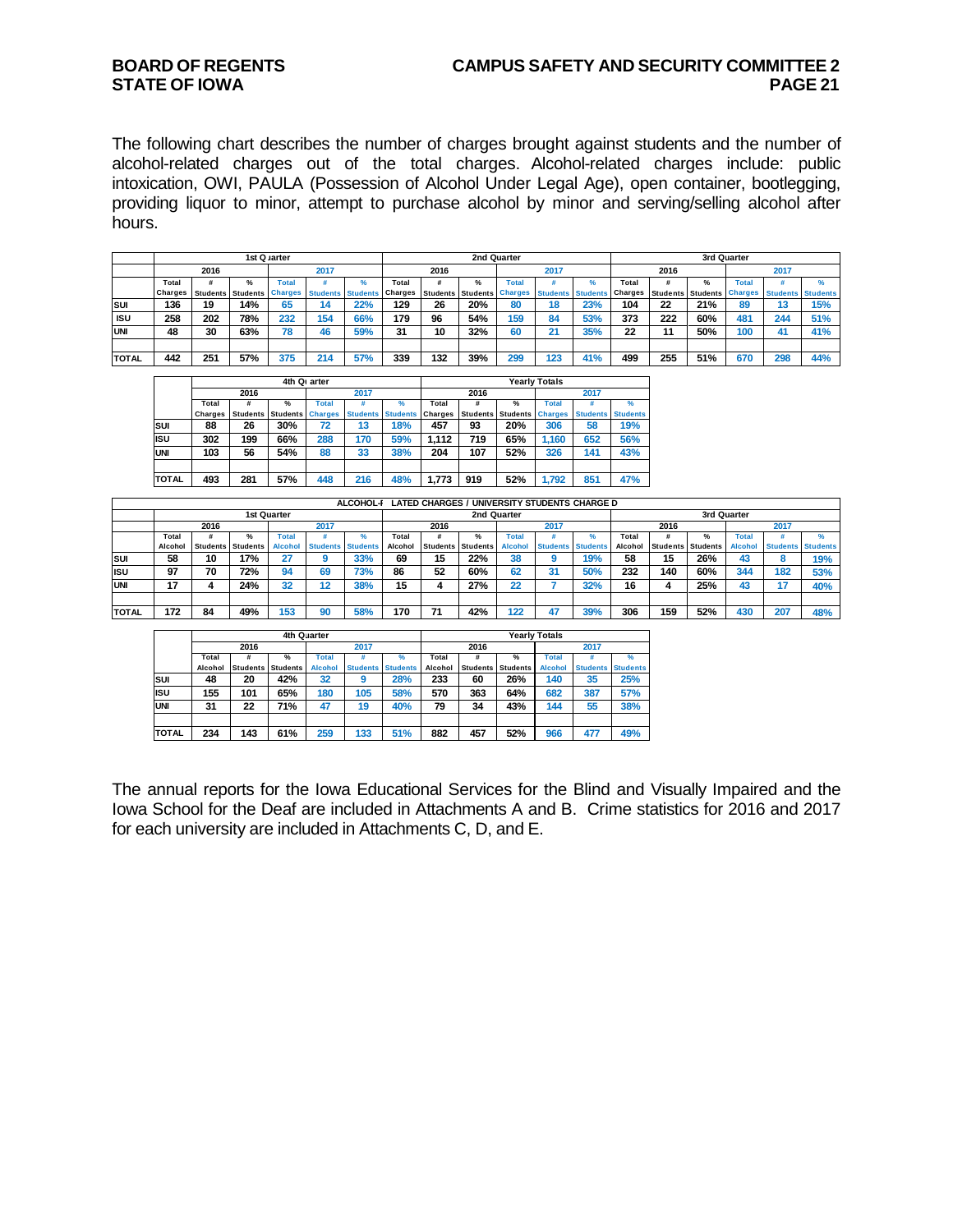**STATE OF IOWA** 

# **INDEX TO ATTACHMENTS**

| Attachment A: | Iowa Educational Services for the Blind and Visually Impaired/Iowa Braille<br>and Sight Saving School 2017 Campus Safety and Security Report |
|---------------|----------------------------------------------------------------------------------------------------------------------------------------------|
| Attachment B: | Iowa School for the Deaf 2017 Campus Safety and Security Report                                                                              |
| Attachment C: | University of Iowa 2016 and 2017 Crime Statistics                                                                                            |
| Attachment D: | Iowa State University 2016 and 2017 Crime Statistics                                                                                         |
| Attachment E  | University of Northern Iowa 2016 and 2017 Crime Statistics                                                                                   |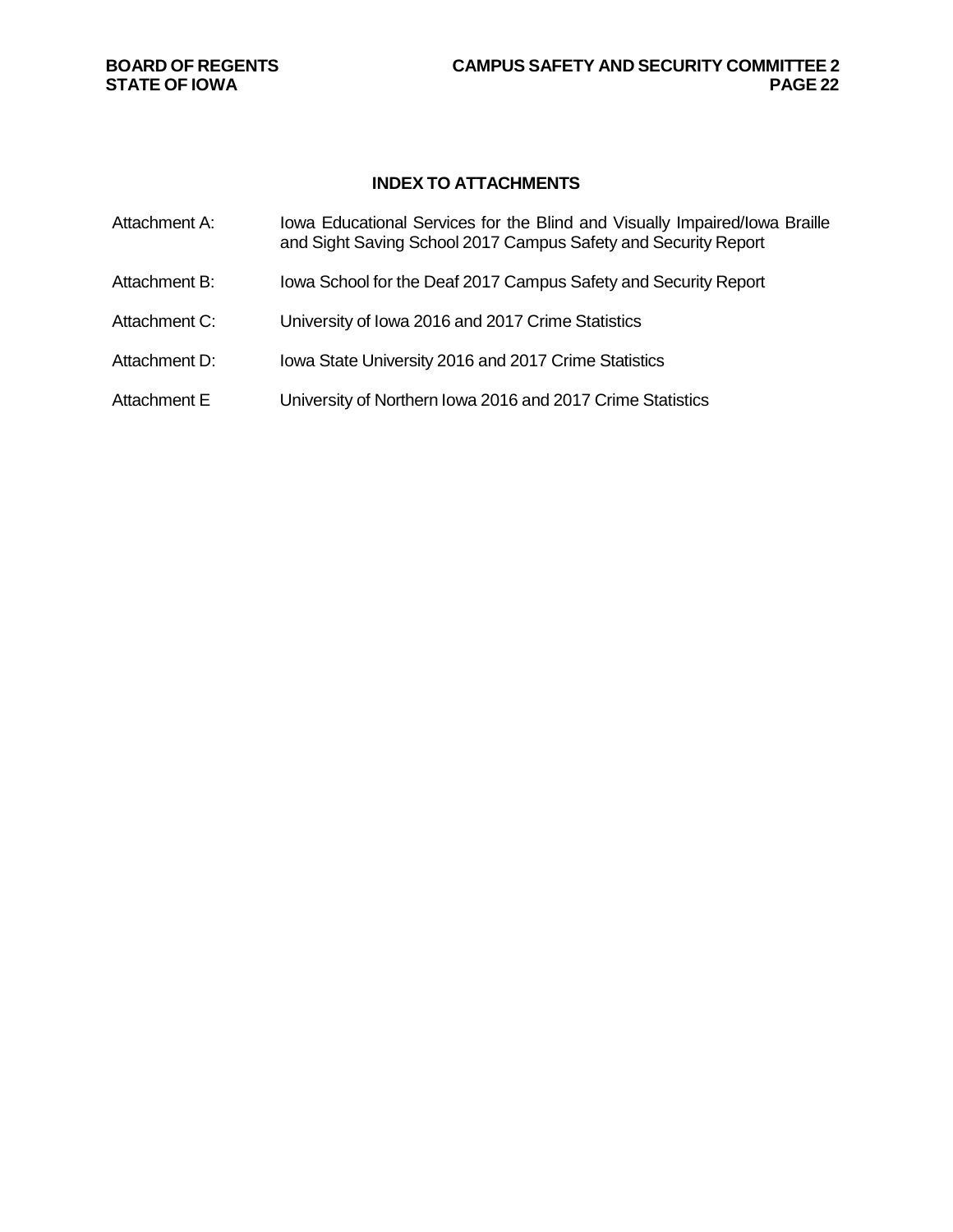# **CAMPUS SAFETY AND SECURITY REPORT**

#### **IOWA EDUCATIONAL SERVICES FOR THE BLIND AND VISUALLY IMPAIRED/ IOWA BRAILLE AND SIGHT SAVING SCHOOL**

#### **CALENDAR YEAR 2017**

# **OVERVIEW**

Iowa Educational Services for the Blind and Visually Impaired (IESBVI) in cooperation with AmeriCorps NCCC continues to strive to provide a safe and secure campus for the Corps members, staff, families, community members, visitors, related professionals and the general public who access the campus.

IESBVI has a long history of providing a safe environment for students and staff and a climate that reflects the importance of safety as a key value. When physical or personal risk occurs, protocol is in place for the Crisis Management team to respond. IESBVI also continues to comply with the Continuity of Operations Planning (COOP). Staff assigned to Safety and Security mitigation, prevention, preparedness, response and recovery include the Assistant Administrator, Supervisor of Plant Services and the Director of Human Resources. Local public safety authorities are contacted when needed and there continues to be a good relationship with all related agency personnel. The school adheres to the Weapon Free campus policy. The security threat level protocol is also in place.

## **COMMUNICATIONSCAPABILITIES**

IESBVI current electronic communication capabilities include e-mail; a 2008 AVAYA voice over IP telephone system; an intercom system; and emergency communication buttons in elevators and stair towers in the Old Main building to access assistance. A campus wide communication system was included in the upgrade of the fire alarm system in 2010.

#### **THREAT ASSESSMENT AND MANAGEMENT**

The Crisis Management Plan has been reviewed and updating it is a continual process. Staff practices fire and severe weather procedures in drills a minimum of two times throughout the year. A contract has been established for criminal background checks for employees and volunteers.

University of Northern Iowa risk assessment staff has agreed to be available for consultation. A risk assessment has not been initiated in recent years. With an on-campus staff of fewer than 25 people, awareness of individuals who may pose a threat is more obvious to the group as a whole. Staff report concerns to their supervisors, the Superintendent, Assistant Administrator or the Human Resources Director.

# **PHYSICALSECURITY CAPABILITIES**

- All building safety codes are met. The following security capabilities continue: Efficient doors and new locks installed throughout the entire area; Door security protocol implemented and observed; Interior alarm system fully functioning.
- Continued improvements made to outdoor lighting provides for safer access to walk across campus and through parking lots.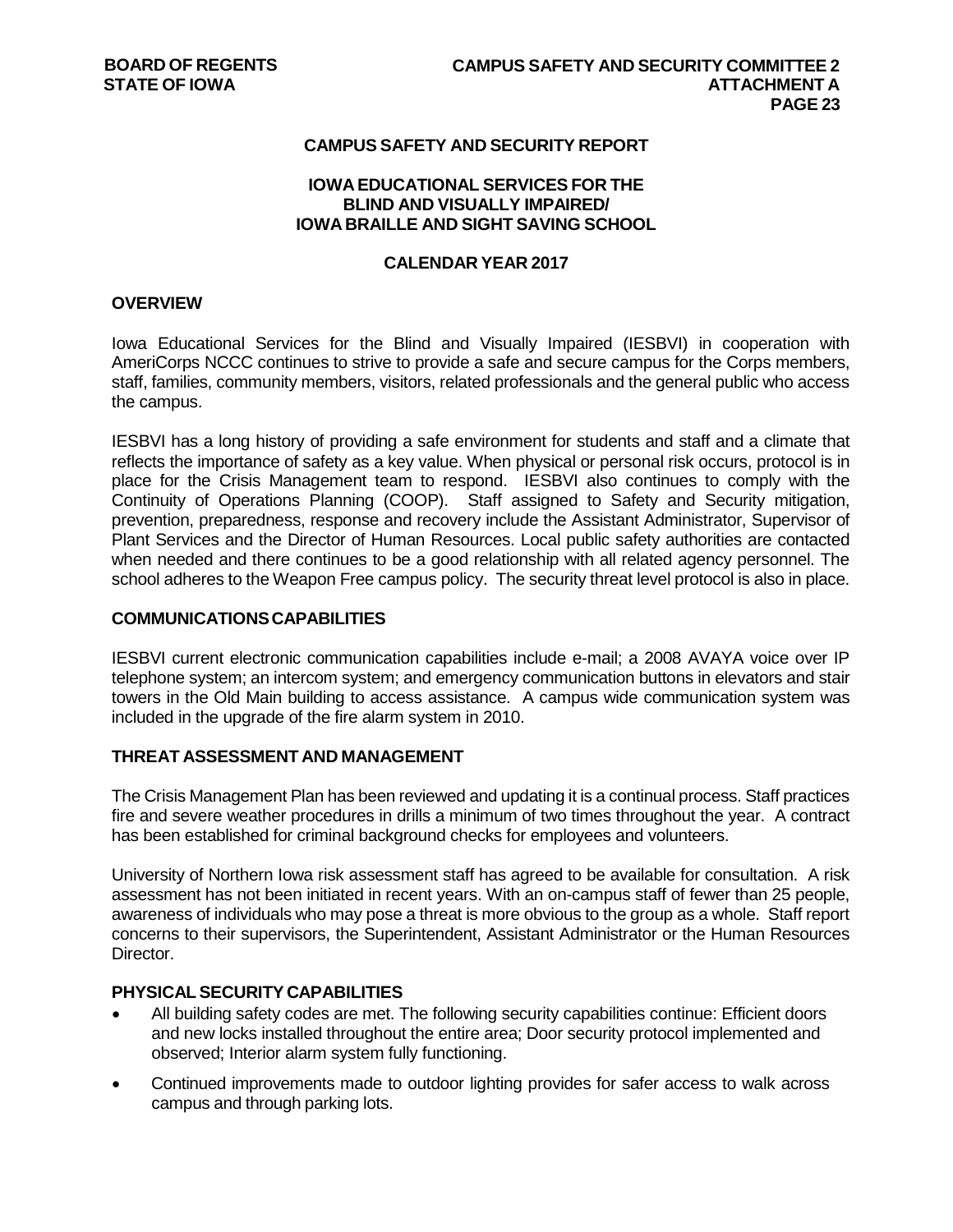# **STATE OF IOWA**

- Exterior enunciators have been added to the exterior of buildings for improved alarm capabilities when outside of the buildings.
- AmeriCorps installed fifty four (54) cameras throughout the campus for additional security.

# **TRAINING OF INSTITUTIONAL PERSONNEL**

Staff reviews safety procedures at the beginning of the school year. New staff receive training during their orientation process. Safety procedures are published in the Employee Handbook which is available on-line.

# **SAFETY AND SECURITY SHORT TERM GOALS**

IBSSS continues to review emergency procedures for severe weather and implement any resulting revisions.

# **SAFETY AND SECURITY LONG TERM GOALS**

- Develop a process for threat assessment.
- Annual review of the Crisis Management Plan.
- Maintain and provide adequate training for personnel in the areas of mitigation, prevention, preparedness, response and recovery.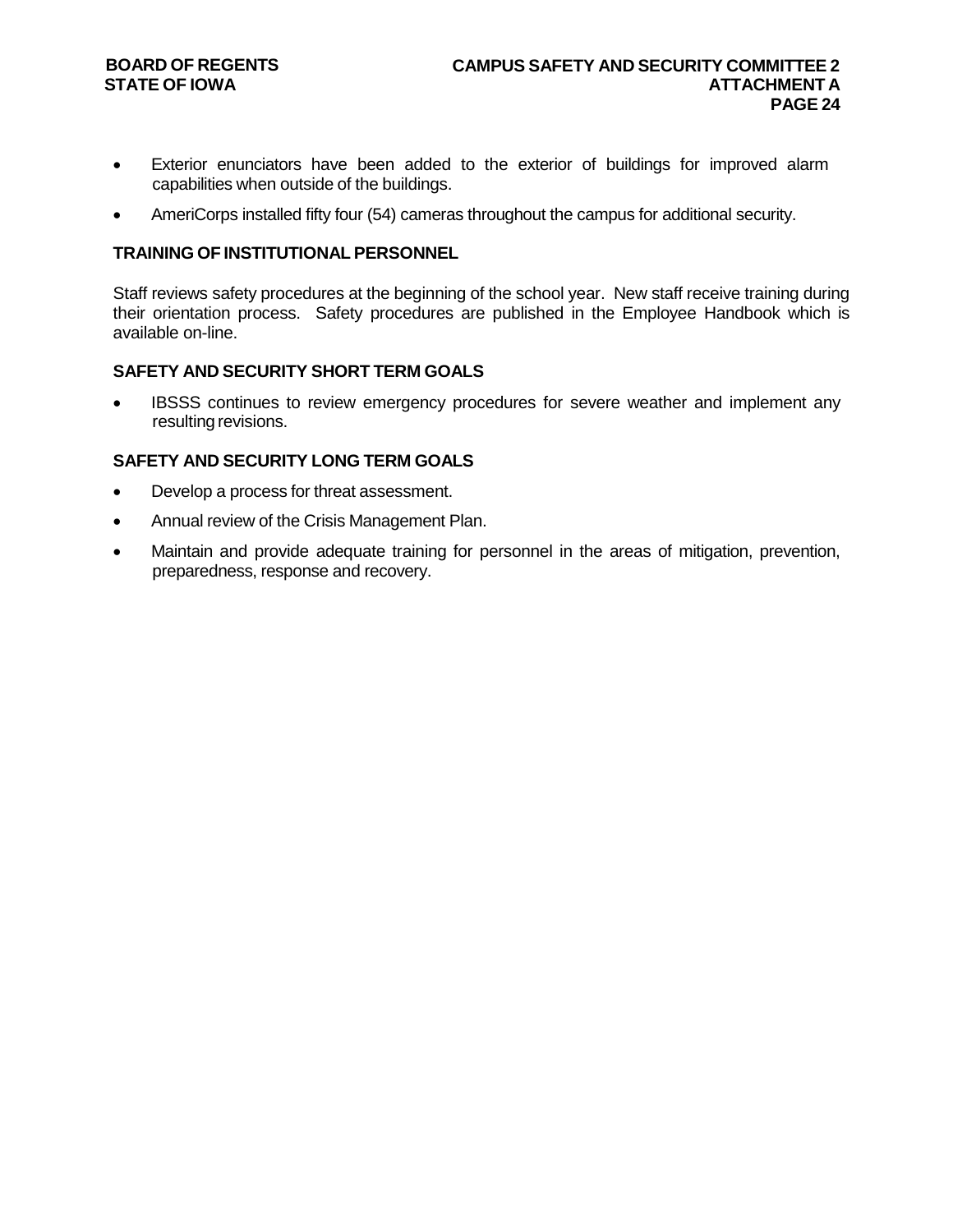# **CAMPUS SAFETY AND SECURITY REPORT**

### **IOWA SCHOOL FOR THE DEAF**

#### **CALENDAR YEAR 2017**

#### **OVERVIEW**

The Iowa School for the Deaf upgrades the security and safety environment for the students, staff and other stakeholders on an ongoing basis. As a part of this, the school's safety committee continues to review and update the School's crisis management procedures which have been distributed and posted throughout the campus. The school's Safety Committee oversees both safety and security as well as guiding responses to crises or critical incidents. The school's administration works with local law enforcement agencies and the local fire departments to ensure that they are familiar with the school's protocols and physical layout. Additionally, ISD consults with the Council Bluffs Department of Health on an ongoing basis.

#### **MASS COMMUNICATION CAPABILITIES**

- The school's campus-wide response to emergencies continues to be reviewed and adjusted as identified through the review and drill process. The school has implemented a school messenger system whereby text messages, emails and/or voicemail is used to alert all stakeholders. The use of school messenger has greatly enhanced the school's ability to notify staff of any dangerous or potentially dangerous situation, as well as communicating school closings or other changes due to inclement weather more efficiently and effectively. The email and text messaging options have greatly improved notification of deaf or hard of hearing staff, students, parents and other stakeholders.
- The school's audio/visual alert system is tested monthly to ensure that all deaf and hard of hearing students and staff receive notification in case of fire or severe weather.

#### **THREAT ASSESSMENT AND MANAGEMENT**

- The school continues to upgrade its camera surveillance system. There are a total of forty one cameras throughout the campus. During the 2018 calendar year, ISD will install card access doors in both the Careers Building and the Lied Multipurpose Complex. All other exterior doors are kept locked and require a key for entry.
- The school continues with criminal and child abuse background checks for all new employees. In addition, in accordance with Iowa law, every five (5) years, ISD runs Iowa criminal history, Iowa child and adult abuse and national sex offender registry background checks on all employees.
- All exterior lighting is kept in good working order and serviced as needed.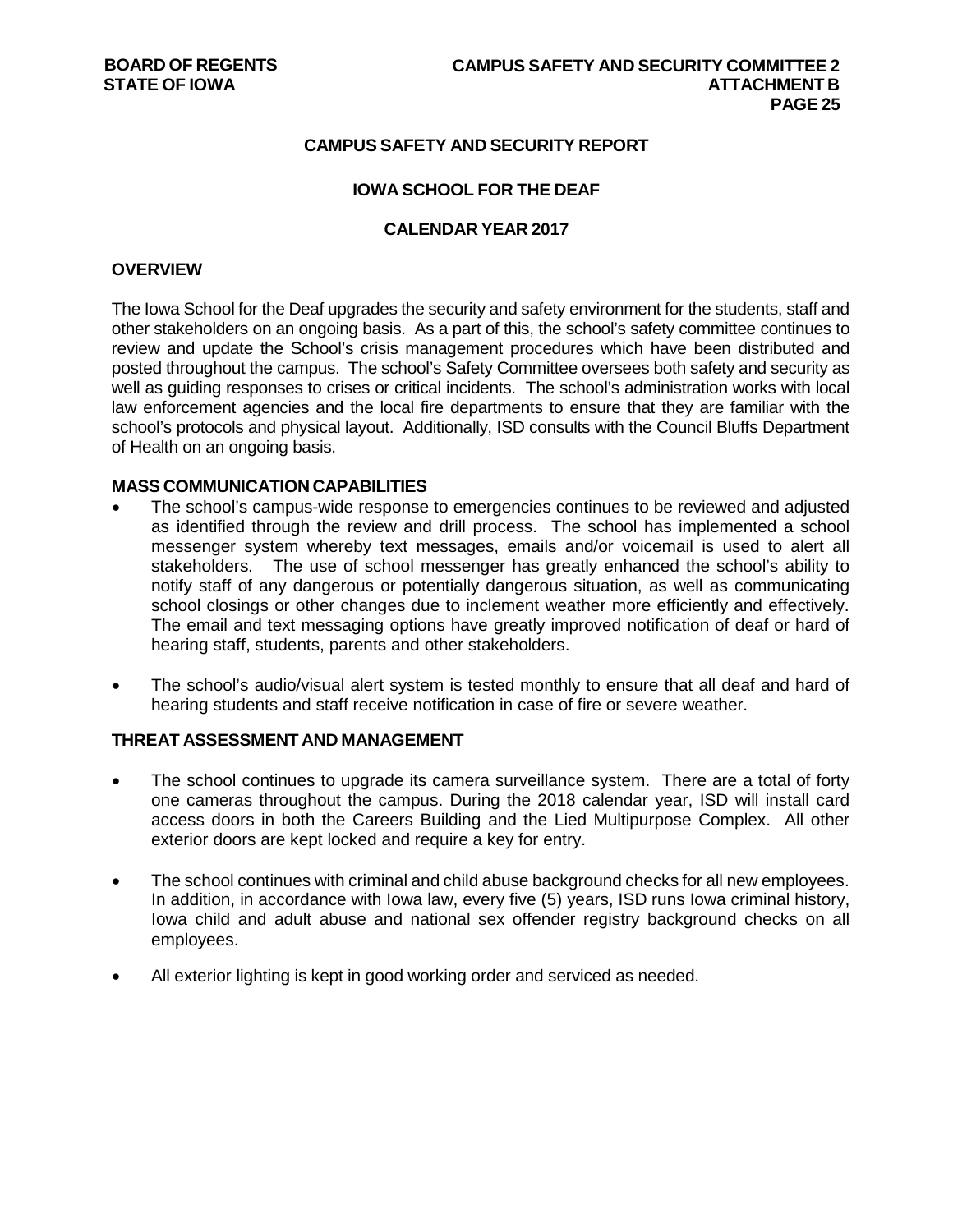# **TRAINING OF INSTITUTIONAL PERSONNEL**

- The school regularly conducts harassment/bullying workshops for all students.
- The school's crisis contingency plan has been distributed to tenant groups and organizations on campus and with the Lewis Central School district to allow for integration with their plans.
- A letter of agreement has been developed with the Lewis Central School District to provide an area of refuge in the event either campus needed to vacate in time of crisis.
- Identified school employees are trained annually in MANDT, a de-escalation approach to managing student behavior.

# **OTHER**

- All vehicles used to transport students comply with Iowa Department of Education Standards and personnel from the Department of Education inspect all vehicles used in the transportation of students on a biannual basis. Vehicles are driven by appropriately licensed staff. All staff are trained for the task at hand and bus evacuation drills are conducted as required.
- The school is continuing to look at a cost effective electronic visual alert system that would provide enhanced notification of emergency weather conditions, fire evacuation, intruder notification and lockdown throughout the campus. The Careers Building will be the first building on campus to have this system installed. This building will then serve as a prototype for the other buildings on campus. The school will need to acquire sufficient funding to support installation in other buildings.
- Biennial fire inspection was completed and all deficiencies have been corrected.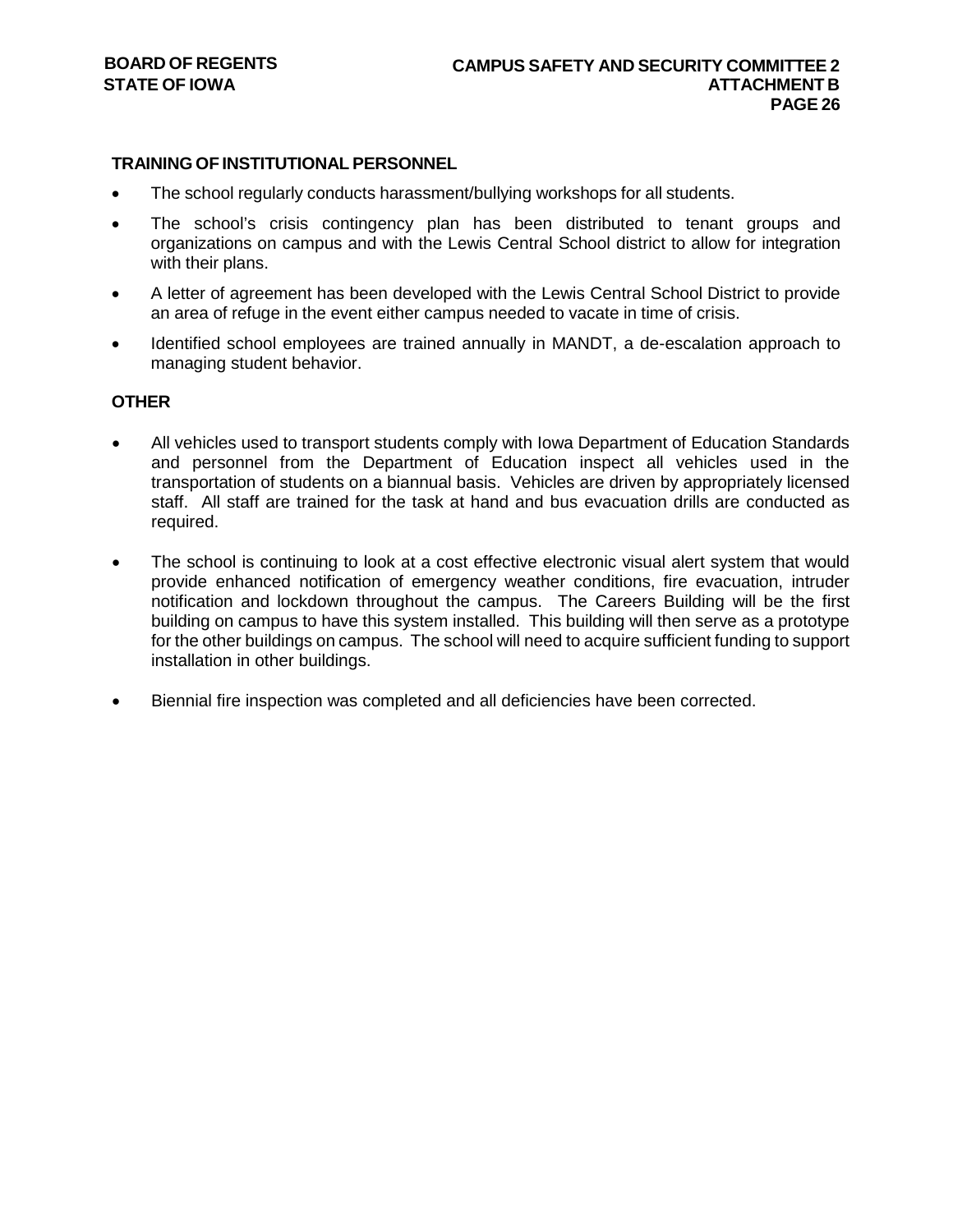PORNOGRAPHY/OBSCENE MATERIAL

#### **CAMPUS SAFETY AND SECURITY SUB-COMMITTEE 2 ATTACHMENT C PAGE 27**

UNIVERSITY OF IOWA CRIME STATISTICS -- COMPARISON BY QUARTER -- 2016 AND 2017 OFFENSES 
arrests (COUNTS) 1st Quarter | 2nd Quarter | 3rd Quarter | 4th Quarter | YTD | 1st Quarter | 2nd Quarter | 3rd Quarter | 4th Quarter | YTD **OFFENSES** 2016 2017 2016 2017 2016 2017 2016 2017 2016 2017 2016 2017 2016 2017 2016 2017 2016 2017 2016 2017 2016 2017 MURDER/NON-NEGLIGANT MANSLAUGHTER 1 1 NEGLIGENT MANSLAUGHTER JUSTIFIABLE HOMICIDE KIDNAPPING/ABDUCTION 1 1 2 1 1 SEX OFFENSES (items with \*): 15 7 9 6 14 5 11 13 49 31 1 1 2 *\*FORCIBLE RAPE 7 3 3 6 4 6 7 19 17 \*FORCIBLE SODOMY 1 1 1 2 1 \*SEXUAL ASSAULT WITH AN OBJECT \*FORCIBLE FONDLING 7 4 9 3 7 1 5 5 28 13 1 1 2 \*INCEST \*STATUTORY RAPE* ROBBERY 2 2 2 AGGRAVATED ASSAULT 2 2 2 5 1 2 8 1 1 1 0 12 1 1 1 1 1 1 SIMPLE ASSAULT 19 17 17 17 17 17 17 17 18 18 19 19 10 12 23 10 12 13 16 17 17 17 18 17 17 18 17 17 18 17 17 1 **INTIMIDATION** 3 4 3 5 4 3 4 8 14 20 1 6 1 2 1 4 3 12 ARSON 2 1 1 1 3 2 2 2 EXTORTION/BLACKMAIL<br>BURGLARY/BREAKING & ENTERING  $\begin{array}{|c|c|c|c|c|c|}\n\hline\n & 1 & 1 & 1 & 1 & 1 & 3 & 3 & 5 \\
\hline\n\end{array}$ BURGLARY/BREAKING & ENTERING 5 8 2 9 5 3 19 7 31 27 1 3 3 1 1 7 ALL THEFT CHARGES (items with \*): 43 49 58 56 70 81 49 76 220 262 3 3 3 3 2 6 3 1 1 3 9<br>\*POCKET-PICKING *\*POCKET-PICKING 1 2 1 3 1 \*PURSE-SNATCHING 1 1 \*SHOPLIFTING 1 4 1 1 5 2 1 1 1 1 \*THEFT FROM BUILDING 26 33 24 29 25 17 20 26 96 105* 2 *1 2 1 2 1 7 2 \*THEFT FROM COIN-OPERATED MACHINE OR DEVICE 1 1 \*THEFT FROM MOTOR VEHICLE 2 2 3 6 5 9 5 6 15 23 1 1 \*THEFT OF MOTOR VEHICLE PARTS OR ACCESSORIES 1 1 2 2 1 1 1 4 5 \*ALL OTHER LARCENY 14 12 25 19 36 53 20 42 95 126 1 1 1 4 2 1 5 5* MOTOR VEHICLE THEFT 4 3 3 1 4 3 8 10 1 1 1 1 3 1 COUNTERFEITING/FORGERY 3 1 1 2 3 2 4 8 1 1 2 FALSE PRETENSES/SWINDLE/CONFIDENCE GAME 2 3 6 2 1 3 2 10 9 3<br>CREDIT CARD/ATM FRAUD 2 2 1 7 1 2 1 7 5 18 5 9 1 1 1 1 1 1 1 1 1 1 1 1 2 2 1 1 7 1 2 1 7 5 18 5 9 1 1 1 1 1 1 CREDIT CARD/ATM FRAUD 2 2 2 1 7 1 2 1 7 5 18 5 9 1 1 IMPERSONATION 1 1 1 1 1 1 1 1 2 2 1 1 1 1 1 3 WELFARE FRAUD WIRE FRAUD EMBEZZLEMENT STOLEN PROPERTY OFFENSES 1 1 1 1 3 2 5 2 2 2 2 4 00 DESTRUCTION/DAMAGE/VANDALISM OF PROPERTY 10 11 12 27 22 37 31 27 75 102 2 2 3 3 3 2 1 2 4 9 10<br>DRUG/NARCOTIC VIOLATIONS 20 25 17 30 24 30 29 28 90 113 12 3 9 3 8 14 6 3 35 23 **DRUG/NARCOTIC VIOLATIONS** 20 25 17 30 24 30 29 28 90 113 12 3 9 3 8 14 6 3 35 23 0 DRUG EQUIPMENT VIOLATIONS 21 19 14 24 21 23 37 30 93 96 7 2 5 1 3 4 7 1 22 8<br>PORNOGRAPHY/OBSCENE MATERIAL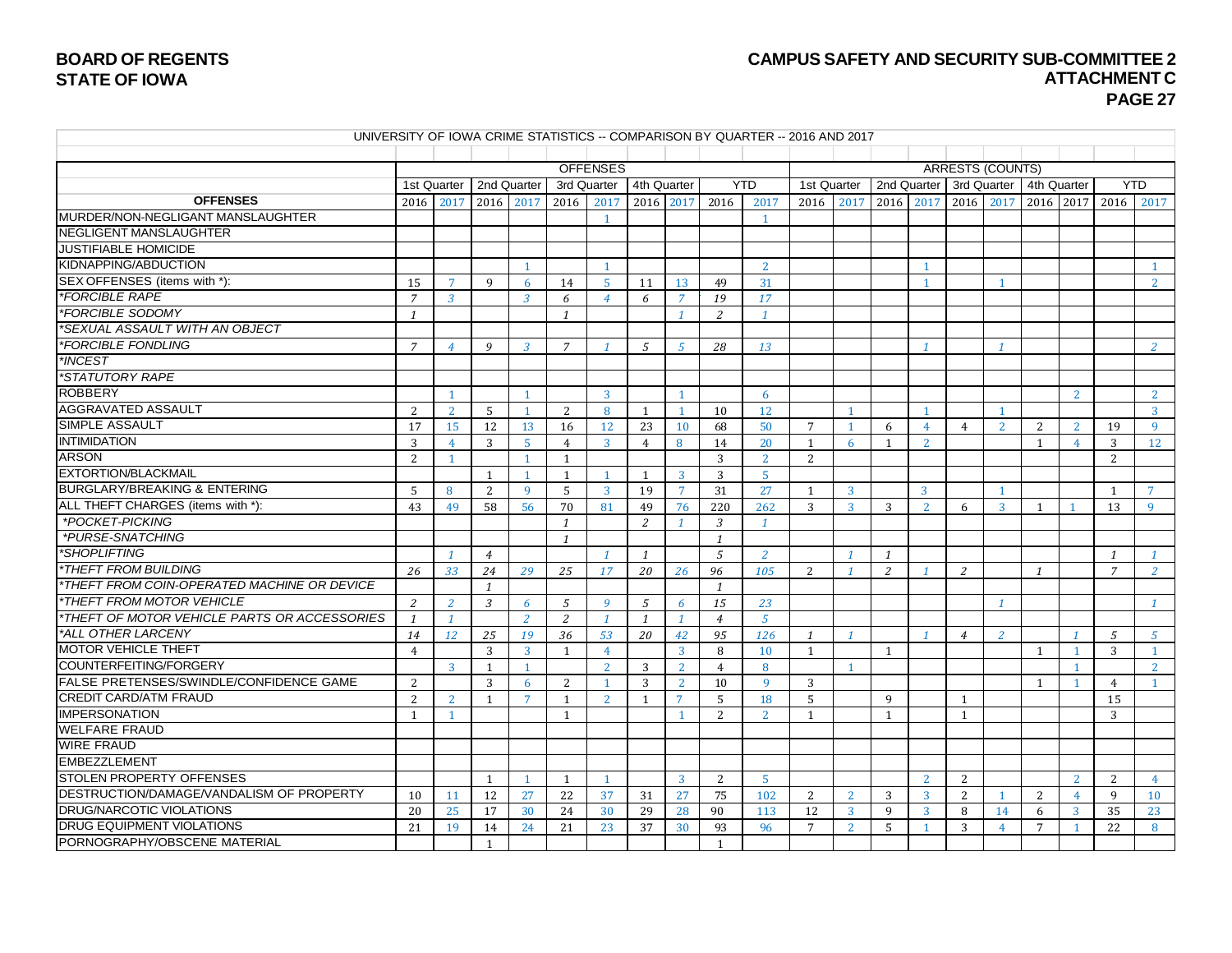# **BOARD OF REGENTS CAMPUS SAFETY AND SECURITY COMMITTEE 2 PAGE 28**

|                                             |           |              |                 |                |                |                 |             |                |                | UNIVERSITY OF IOWA CRIME STATISTICS -- COMPARISON BY QUARTER -- 2016 AND 2017 |                |                |     |              |                         |    |                          |                |      |              |
|---------------------------------------------|-----------|--------------|-----------------|----------------|----------------|-----------------|-------------|----------------|----------------|-------------------------------------------------------------------------------|----------------|----------------|-----|--------------|-------------------------|----|--------------------------|----------------|------|--------------|
|                                             |           |              |                 |                |                |                 |             |                |                |                                                                               |                |                |     |              |                         |    |                          |                |      |              |
|                                             |           |              |                 |                |                | <b>OFFENSES</b> |             |                |                |                                                                               |                |                |     |              | <b>ARRESTS (COUNTS)</b> |    |                          |                |      |              |
|                                             |           | 1st Quarter  | 2nd Quarter     |                |                | 3rd Quarter     | 4th Quarter |                |                | <b>YTD</b>                                                                    |                | 1st Quarter    |     |              | 2nd Quarter 3rd Quarter |    | 4th Quarter              |                |      | <b>YTD</b>   |
| <b>OFFENSES</b>                             | 2015 2017 |              | 2016 2017       |                | 2016 2017      |                 |             | 2016 2017      | 2016           | 2017                                                                          | 2016           | 2017           |     | 2016 2017    | 2016 2017               |    |                          | 2016 2017      | 2016 | 2017         |
| <b>BETTING/WAGERING</b>                     |           |              |                 |                |                |                 |             |                |                |                                                                               |                |                |     |              |                         |    |                          |                |      |              |
| OPERATING/PROMOTING/ASSISTING GAMBLING      |           |              |                 |                |                |                 |             |                |                |                                                                               |                |                |     |              |                         |    |                          |                |      |              |
| <b>GAMBLING EQUIPMENT VIOLATIONS</b>        |           |              |                 |                |                |                 |             |                |                |                                                                               |                |                |     |              |                         |    |                          |                |      |              |
| <b>SPORTS TAMPERING</b>                     |           |              |                 |                |                |                 |             |                |                |                                                                               |                |                |     |              |                         |    |                          |                |      |              |
| <b>PROSTITUTION</b>                         |           |              |                 |                |                |                 |             |                |                |                                                                               |                |                |     |              |                         |    |                          |                |      |              |
| ASSISTING OR PROMOTING PROSTITUTION         |           |              |                 |                |                |                 |             |                |                |                                                                               |                |                |     |              |                         |    |                          |                |      |              |
| <b>BRIBERY</b>                              |           |              |                 |                |                |                 |             |                |                |                                                                               |                |                |     |              |                         |    |                          |                |      |              |
| <b>WEAPON LAW VIOLATIONS</b>                |           | $\mathbf{1}$ |                 |                |                |                 | 3           |                | $\overline{4}$ |                                                                               |                |                |     |              |                         |    |                          | 2              | 2    | $\mathbf{3}$ |
| <b>BAD CHECKS</b>                           |           |              |                 |                |                |                 |             |                |                |                                                                               |                |                |     |              |                         |    |                          |                |      |              |
| <b>CURFEW/LOITERING/VAGRANCY VIOLATIONS</b> |           |              |                 |                |                |                 |             |                |                |                                                                               |                |                |     |              |                         |    |                          |                |      |              |
| <b>IDISORDERLY CONDUCT</b>                  | 7         | -5           | $7\phantom{.0}$ | $\overline{2}$ | $\overline{4}$ |                 | 3           | $\overline{7}$ | 21             | 21                                                                            | $\overline{7}$ | 2              | 2   | <sup>2</sup> |                         | 3  |                          | 3              | 14   | 10           |
| <b>DRIVING UNDER THE INFLUENCE</b>          | 20        |              | 36              | 8              | 11             | 15              | 2           |                | 69             | 37                                                                            | 18             |                | 35  |              | 10                      | 16 | $\overline{\mathcal{L}}$ |                | 65   | 32           |
| <b>DRUNKENNESS</b>                          | 26        | 21           | 29              | 26             | 41             | 23              | 38          | 24             | 134            | 94                                                                            | 30             | 21             | 30  | 26           | 41                      | 24 | 41                       | 23             | 142  | 94           |
| <b>FAMILY OFFENSES, NON-VIOLENT</b>         |           |              |                 |                |                | $\overline{2}$  |             |                |                | 3                                                                             |                |                |     |              |                         |    |                          |                | -1   |              |
| <b>LIQUOR LAW VIOLATIONS</b>                | 61        | 51           | 52              | 48             | 100            | 55              | 95          | 69             | 308            | 223                                                                           | 10             | $\overline{2}$ |     | 5            |                         | 3  | 5                        |                | 26   | 14           |
| <b>PEEPING TOM</b>                          |           |              |                 |                |                |                 |             |                |                |                                                                               |                |                |     |              |                         |    |                          |                |      |              |
| <b>RUNAWAY</b>                              |           |              |                 |                |                |                 |             |                |                |                                                                               |                |                |     |              |                         |    |                          |                |      |              |
| <b>ITRESPASS OF REAL PROPERTY</b>           | 15        | -7           | 4               | 9              | 11             | 3               | 8           |                | 38             | 23                                                                            | 8              |                | 2   | 8            | 6                       | 2  | 3                        | $\overline{3}$ | 19   | 20           |
| <b>JALL OTHER OFFENSES</b>                  | 220       | 186          | 214             | 215            | 234            | 272             | 241         | 299            | 909            | 972                                                                           | 18             | 6              | 17  | 8            | 8                       | 13 | 14                       | 10             | 57   | 37           |
|                                             |           |              |                 |                |                |                 |             |                |                |                                                                               |                |                |     |              |                         |    |                          |                |      |              |
| <i>TOTAL NUMBER OF OFFENSES/INCIDENTS:</i>  | 496       | 428          | 486             | 503            | 588            | 596             | 602         |                | 632 2,172      | 2,159                                                                         |                |                |     |              |                         |    |                          |                |      |              |
| <b>TOTAL NUMBER OF CHARGES:</b>             |           |              |                 |                |                |                 |             |                |                |                                                                               | 136            | 65             | 129 | 80           | 104                     | 89 | 88                       | 72             | 457  | 306          |
| TOTAL NUMBER OF PEOPLE ARRESTED:            |           |              |                 |                |                |                 |             |                |                |                                                                               | 88             | 51             | 93  | 61           | 83                      | 71 | 66                       | 49             | 330  | 232          |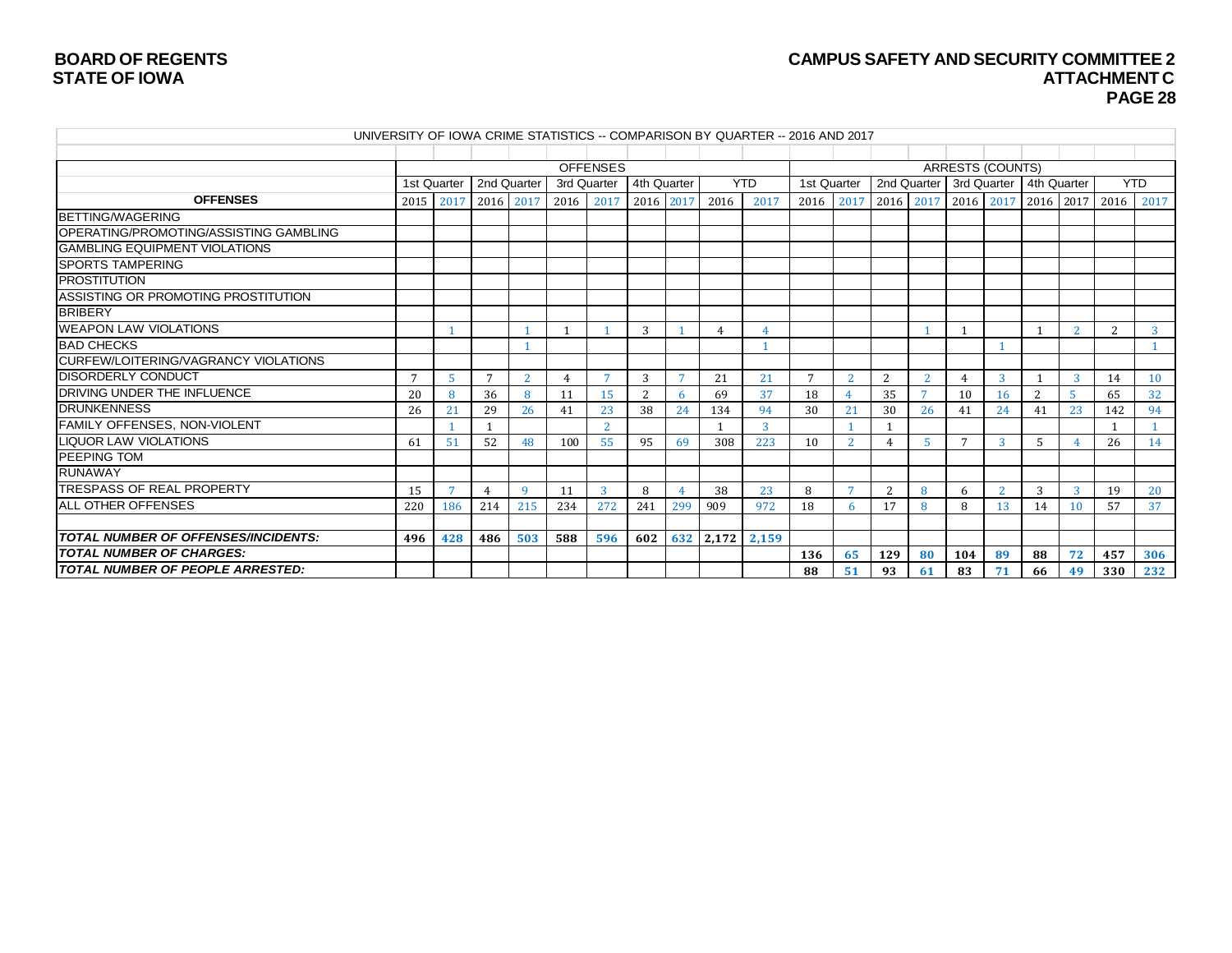# **CAMPUS SAFETY AND SECURITY COMMITTEE 2 ATTACHMENT D PAGE 29**

| IOWA STATE UNIVERSITY CRIME STATISTICS -- COMPARISON BY QUARTER -- 2016 AND 2017 |  |
|----------------------------------------------------------------------------------|--|
|----------------------------------------------------------------------------------|--|

|                                                 |                |                |                |                |                | <b>OFFENSES</b>         |                |                |                |                |                |                |             |                |                | <b>ARRESTS (COUNTS)</b> |              |                 |                |                |
|-------------------------------------------------|----------------|----------------|----------------|----------------|----------------|-------------------------|----------------|----------------|----------------|----------------|----------------|----------------|-------------|----------------|----------------|-------------------------|--------------|-----------------|----------------|----------------|
|                                                 |                | 1st Quarter    | 2nd Quarter    |                |                | 3rd Quarter 4th Quarter |                |                |                | <b>YTD</b>     | 1st Quarter    |                | 2nd Quarter |                | 3rd Quarter    |                         | 4th Quarter  |                 | <b>YTD</b>     |                |
| <b>OFFENSES</b>                                 | 2016           | 2017           | 2016           | 2017           | 2016           | 2017                    | 2016 2017      |                | 2016           | 2017           | 2016           | 2017           | 2016        | 2017           | 2016           | 2017                    | 2016 2017    |                 | 2016           | 2017           |
| MURDER/NON-NEGLIGANT MANSLAUGHTER               |                |                |                |                |                |                         |                |                |                |                |                |                |             |                |                |                         |              |                 |                |                |
| NEGLIGENT MANSLAUGHTER                          |                |                |                |                |                |                         |                |                |                |                |                |                |             |                |                |                         |              |                 |                |                |
| <b>JUSTIFIABLE HOMICIDE</b>                     |                |                |                |                |                |                         |                |                |                |                |                |                |             |                |                |                         |              |                 |                |                |
| KIDNAPPING/ABDUCTION                            |                | - 1            | $\overline{1}$ |                |                |                         |                |                | $\overline{1}$ | $\overline{1}$ |                |                |             |                |                |                         |              |                 |                |                |
| SEX OFFENSES (items with *):                    | $\overline{4}$ | <sup>2</sup>   | 3              | 3              | $\overline{4}$ | 3                       | 2              | 9              | 13             | 17             |                |                |             |                |                |                         |              |                 |                |                |
| <i><b>*FORCIBLE RAPE</b></i>                    | 2              |                | $\overline{2}$ | 2              | 2              | $\mathcal I$            | 2              | $\mathfrak{S}$ | 8              | 9              |                |                |             |                |                |                         |              |                 |                |                |
| *FORCIBLE SODOMY                                | $\overline{1}$ |                |                | $\mathbf{1}$   |                | $\mathbf{1}$            |                | $\overline{2}$ | $\mathbf{1}$   | $\overline{4}$ |                |                |             |                |                |                         |              |                 |                |                |
| *SEXUAL ASSAULT WITH AN OBJECT                  | $\overline{1}$ |                | $\overline{1}$ |                | $\mathbf{1}$   | $\mathbf{1}$            |                | $\mathcal I$   | 3              | $\overline{2}$ |                |                |             |                |                |                         |              |                 |                |                |
| <i><b>*FORCIBLE FONDLING</b></i>                |                | $\overline{1}$ |                |                | $\mathbf{1}$   |                         |                | $\mathcal I$   | $\mathbf{1}$   | $\overline{2}$ |                |                |             |                |                |                         |              |                 |                |                |
| *INCEST                                         |                |                |                |                |                |                         |                |                |                |                |                |                |             |                |                |                         |              |                 |                |                |
| *STATUTORY RAPE                                 |                |                |                |                |                |                         |                |                |                |                |                |                |             |                |                |                         |              |                 |                |                |
| <b>ROBBERY</b>                                  |                |                | - 1            |                |                |                         |                |                | $\mathbf{1}$   |                |                |                |             |                |                |                         |              |                 |                |                |
| <b>AGGRAVATED ASSAULT</b>                       |                | 2              |                | 2              |                | 2                       | 2              |                | $\overline{4}$ | $\overline{7}$ | 9              |                |             | $\overline{4}$ |                |                         | 2            |                 | 11             | $5^{\circ}$    |
| <b>SIMPLE ASSAULT</b>                           | 12             | 2              | 3              | 4              | 2              | 6                       | 4              | $\overline{5}$ | 21             | 17             | 3              | $\mathbf{3}$   | -1          | 5              | 3              | 3                       | 5            | $\mathbf{3}$    | 12             | 14             |
| <b>INTIMIDATION</b>                             |                | -1             |                |                | $\mathbf{1}$   |                         | $\mathbf{1}$   |                | 2              | -1             | 3              |                |             |                | $\overline{1}$ |                         | $\mathbf{1}$ |                 | 5              |                |
| <b>ARSON</b>                                    |                |                |                |                |                |                         |                |                |                |                |                |                |             |                |                |                         |              |                 |                |                |
| <b>EXTORTION/BLACKMAIL</b>                      | $\overline{1}$ | $\overline{1}$ |                |                |                | $\overline{1}$          |                | $\mathbf{1}$   | $\mathbf{1}$   | $\overline{3}$ |                | $\overline{1}$ |             |                |                |                         |              |                 |                |                |
| <b>BURGLARY/BREAKING &amp; ENTERING</b>         | 5              | $\overline{3}$ | 2              | $\overline{4}$ | 3              | $\overline{2}$          | 2              | $\mathbf{1}$   | 12             | 10             | 4              |                |             |                | $\mathbf{1}$   |                         | $\mathbf{1}$ | $\overline{2}$  | 6              | <sup>2</sup>   |
| ALL THEFT CHARGES (items with *):               | 44             | 39             | 74             | 46             | 71             | 72                      | 61             | 66             | 250            | 223            | 6              | 10             | 3           | 2              | .5             | -6                      | 12           | 14              | 26             | 32             |
| *POCKET-PICKING                                 | $\mathbf{1}$   |                | $\mathbf{1}$   | $\overline{2}$ |                |                         |                |                | $\overline{2}$ | $\overline{3}$ |                |                |             |                |                |                         |              |                 |                |                |
| *PURSE-SNATCHING                                |                |                |                |                |                |                         |                |                |                |                |                |                |             |                |                |                         |              |                 |                |                |
| *SHOPLIFTING                                    | $\overline{1}$ | 2              | $\overline{4}$ | 2              | $\mathbf{1}$   | $\mathbf{1}$            |                | $\overline{4}$ | 6              | 9              | $\mathbf{1}$   | $\overline{1}$ |             | $\mathbf{1}$   | $\overline{1}$ |                         |              | $\overline{2}$  | $\overline{2}$ | $\overline{4}$ |
| <i><b>*THEFT FROM BUILDING</b></i>              | 20             | 8              | 19             | 11             | 14             | 27                      | 22             | 37             | 75             | 83             | $\overline{4}$ | $\overline{1}$ | 3           |                | $\overline{1}$ | -1                      | 3            | $7\overline{ }$ | 11             | 9              |
| *THEFT FROM COIN-OPERATED MACHINE OR DEVICE     | $\mathbf{1}$   |                |                |                |                | $\mathbf{1}$            | 2              |                | 3              | $\mathcal I$   |                | 2              |             |                |                |                         |              |                 |                | $\overline{2}$ |
| *THEFT FROM MOTOR VEHICLE                       | $\mathbf{1}$   | $\overline{7}$ | 2              |                | $\mathbf{1}$   | 5                       | $\mathcal{E}$  | 2              | $\overline{7}$ | 15             |                | $\overline{2}$ |             |                |                |                         | 3            | $\overline{4}$  | 3              | 6              |
| *THEFT OF MOTOR VEHICLE PARTS OR ACCESSORIES    | 10             | $\overline{7}$ | 2              | 8              | 10             |                         | $\overline{4}$ | 2              | 26             | 17             |                |                |             |                |                |                         |              |                 |                |                |
| *ALL OTHER LARCENY                              | 10             | 15             | 46             | 22             | 45             | 37                      | 30             | 21             | 131            | 95             | $\mathbf{1}$   | $\overline{4}$ |             | $\overline{1}$ | 3              | $\overline{5}$          | 6            |                 | 10             | 11             |
| <b>MOTOR VEHICLE THEFT</b>                      | $\overline{1}$ |                |                | $\overline{3}$ | $\mathbf{1}$   | $\overline{2}$          | 3              |                | 5              | 5              |                |                |             |                |                |                         | $\mathbf{1}$ |                 | $\overline{1}$ |                |
| <b>COUNTERFEITING/FORGERY</b>                   |                |                | $\overline{1}$ |                |                |                         | $\mathbf{1}$   | $\mathbf{1}$   | 2              | $\overline{1}$ |                |                |             |                |                |                         |              | $\mathbf{1}$    |                |                |
| <b>IFALSE PRETENSES/SWINDLE/CONFIDENCE GAME</b> | $\overline{1}$ | $\overline{4}$ | 3              | 3              | 4              | 3                       | 3              | $\overline{2}$ | 11             | 12             |                |                |             |                |                |                         |              |                 |                |                |
| <b>CREDIT CARD/ATM FRAUD</b>                    | $\overline{4}$ | $\overline{7}$ | 2              |                |                |                         | 6              | 3              | 12             | 10             |                | $\overline{1}$ |             |                |                | $\overline{1}$          | 2            | $\overline{7}$  | 2              | 9              |
| <b>IMPERSONATION</b>                            | 2              |                |                |                |                | $\overline{1}$          |                | <sup>2</sup>   | 2              | $\overline{4}$ |                |                |             |                |                |                         |              | $\mathbf{1}$    |                |                |
| <b>WELFARE FRAUD</b>                            |                |                |                |                |                |                         |                |                |                |                |                |                |             |                |                |                         |              |                 |                |                |
| <b>WIRE FRAUD</b>                               |                |                |                | $\overline{1}$ |                | $\overline{1}$          |                |                |                | 3              |                |                |             |                |                |                         |              |                 |                |                |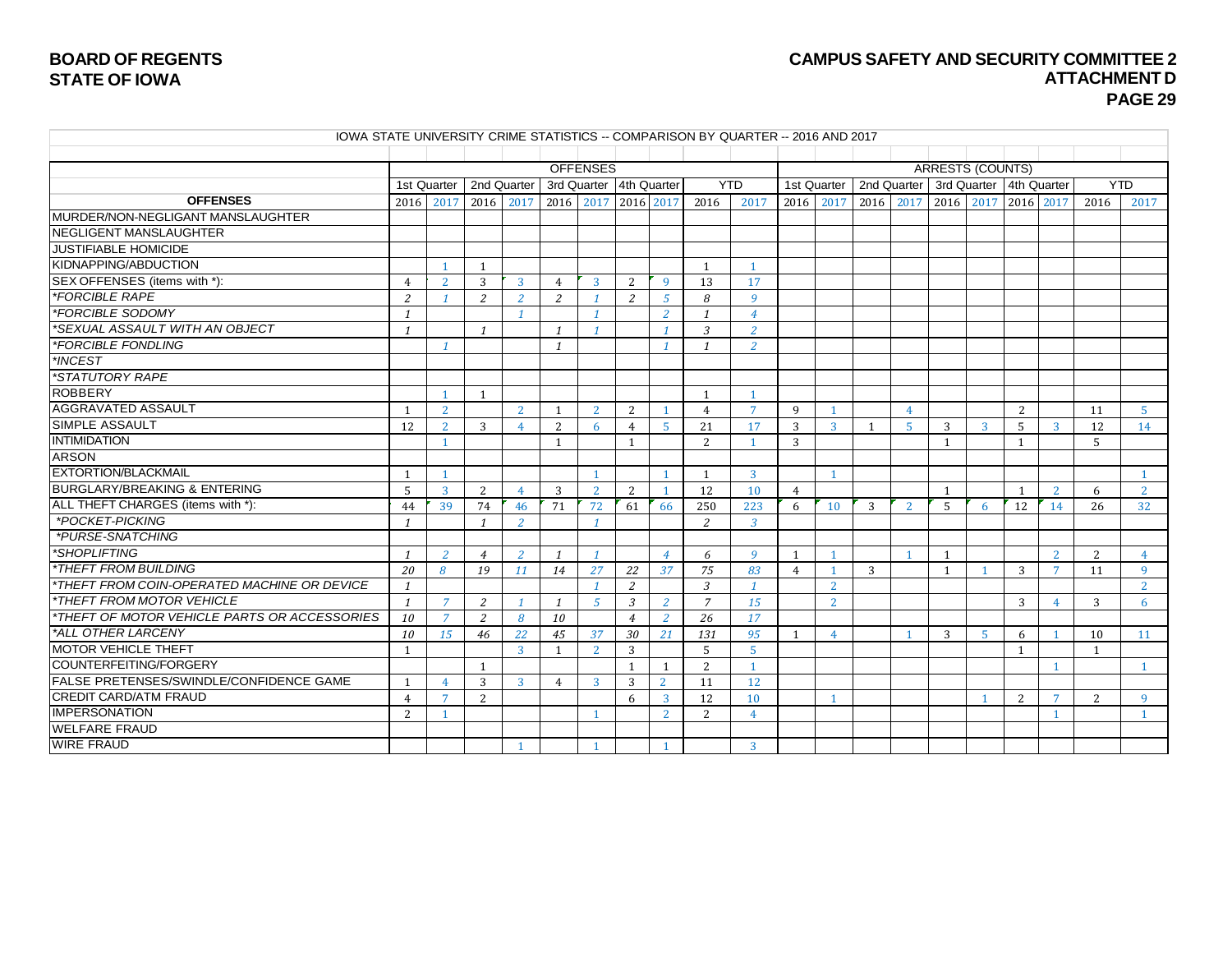# **BOARD OF REGENTS CAMPUS SAFETY AND SECURITY COMMITTEE <sup>2</sup> PAGE 30**

| IOWA STATE UNIVERSITY CRIME STATISTICS -- COMPARISON BY QUARTER -- 2016 AND 2017 |                 |     |             |              |                |                         |     |         |              |                |              |     |              |               |              |                         |     |     |            |              |
|----------------------------------------------------------------------------------|-----------------|-----|-------------|--------------|----------------|-------------------------|-----|---------|--------------|----------------|--------------|-----|--------------|---------------|--------------|-------------------------|-----|-----|------------|--------------|
|                                                                                  |                 |     |             |              |                |                         |     |         |              |                |              |     |              |               |              |                         |     |     |            |              |
|                                                                                  |                 |     |             |              |                | <b>OFFENSES</b>         |     |         |              |                |              |     |              |               |              | <b>ARRESTS (COUNTS)</b> |     |     |            |              |
|                                                                                  | 1st Quarter     |     | 2nd Quarter |              |                | 3rd Quarter 4th Quarter |     |         |              | <b>YTD</b>     | 1st Quarter  |     |              | 2nd Quarter I |              | 3rd Quarter 4th Quarter |     |     | <b>YTD</b> |              |
| <b>OFFENSES</b>                                                                  | 2016 2017       |     | 2016 2017   |              |                | 2016 2017 2016 2017     |     |         | 2016         | 2017           | 2016 2017    |     |              | 2016 2017     |              | 2016 2017 2016 2017     |     |     | 2016       | 2017         |
| <b>EMBEZZLEMENT</b>                                                              | -1              |     |             |              |                |                         |     |         |              |                |              |     |              |               |              |                         |     |     |            |              |
| <b>STOLEN PROPERTY OFFENSES</b>                                                  | -1              |     |             |              |                |                         |     |         | $\mathbf{1}$ |                |              |     |              |               |              |                         |     |     |            |              |
| <b>IDESTRUCTION/DAMAGE/VANDALISM OF PROPERTY</b>                                 | 21              | 16  | 25          | 23           | 24             | 24                      | 31  | 23      | 101          | 86             | $\mathbf{1}$ | 2   | 2            | 5             |              |                         | 5   |     | 8          | 11           |
| <b>DRUG/NARCOTIC VIOLATIONS</b>                                                  | 47              | 51  | 24          | 26           | 37             | 55                      | 42  | 43      | 150          | 175            | 67           | 45  | 26           | 30            | 35           | 47                      | 53  | 26  | 181        | 148          |
| <b>DRUG EQUIPMENT VIOLATIONS</b>                                                 | 40              | 34  | 19          | 19           | 29             | 28                      | 38  | 27      | 126          | 108            | 36           | 34  | 20           | 20            | 31           | 28                      | 41  | 26  | 128        | 108          |
| PORNOGRAPHY/OBSCENE MATERIAL                                                     |                 |     |             |              |                |                         |     |         |              |                |              |     |              |               |              |                         |     |     |            |              |
| <b>BETTING/WAGERING</b>                                                          |                 |     |             |              |                |                         |     |         |              |                |              |     |              |               |              |                         |     |     |            |              |
| OPERATING/PROMOTING/ASSISTING<br><b>GAMBLING</b>                                 |                 |     |             |              |                |                         |     |         |              |                |              |     |              |               |              |                         |     |     |            |              |
| GAMBLING EQUIPMENT VIOLATIONS                                                    |                 |     |             |              |                |                         |     |         |              |                |              |     |              |               |              |                         |     |     |            |              |
| <b>SPORTS TAMPERING</b>                                                          |                 |     |             |              |                |                         |     |         |              |                |              |     |              |               |              |                         |     |     |            |              |
| <b>PROSTITUTION</b>                                                              |                 |     |             |              |                |                         |     |         |              |                |              |     |              |               |              |                         |     |     |            |              |
| ASSISTING OR PROMOTING PROSTITUTION                                              |                 |     |             |              |                |                         |     |         |              |                |              |     |              |               |              |                         |     |     |            |              |
| <b>BRIBERY</b>                                                                   |                 |     |             |              |                |                         |     |         |              |                |              |     |              |               |              |                         |     |     |            |              |
| <b>WEAPON LAW VIOLATIONS</b>                                                     | 2               |     | 3           | 2            | $\overline{4}$ |                         | 2   | 2       | 11           | $\overline{5}$ | 2            |     | 3            |               | 2            |                         | 2   | 2   | 9          | $\mathbf{3}$ |
| <b>BAD CHECKS</b>                                                                |                 |     |             |              |                |                         |     |         |              |                |              |     |              |               |              |                         |     |     |            |              |
| CURFEW/LOITERING/VAGRANCY VIOLATIONS                                             |                 |     |             |              |                |                         |     |         |              |                |              |     |              |               |              |                         |     |     |            |              |
| <b>IDISORDERLY CONDUCT</b>                                                       | 10              | 5   |             | $\mathbf{R}$ | .5             | 3                       | 4   | 6       | 20           | 22             | 9            | 6   | $\mathbf{1}$ |               | $\mathbf{1}$ | 6                       | 5   | 3   | 16         | 19           |
| <b>DRIVING UNDER THE INFLUENCE</b>                                               | 29              | 36  | 37          | 28           | 49             | 35                      | 24  | 36      | 139          | 135            | 28           | 36  | 37           | 29            | 49           | 35                      | 25  | 36  | 139        | 136          |
| <b>DRUNKENNESS</b>                                                               | 32              | 33  | 28          | 27           | 69             | 86                      | 52  | 47      | 181          | 193            | 32           | 37  | 32           | 27            | 71           | 89                      | 53  | 46  | 188        | 199          |
| <b>FAMILY OFFENSES, NON-VIOLENT</b>                                              |                 |     |             |              |                |                         |     |         |              |                |              |     |              |               |              |                         |     |     |            |              |
| <b>LIQUOR LAW VIOLATIONS</b>                                                     | 24              | 22  | 20          | 8            | 95             | 160                     | 60  | 72      | 199          | 262            | 37           | 21  | 17           | 6             | 112          | 220                     | 77  | 98  | 243        | 345          |
| <b>PEEPING TOM</b>                                                               |                 |     |             |              |                |                         |     |         |              |                |              |     |              |               |              |                         |     |     |            |              |
| <b>RUNAWAY</b>                                                                   |                 |     |             |              |                |                         |     |         |              |                |              |     |              |               |              |                         |     |     |            |              |
| <b>TRESPASS OF REAL PROPERTY</b>                                                 | $7\overline{ }$ | -5  | 5           | 2            | 2              | $\overline{4}$          |     | 2       | 15           | 13             | 4            | -5  | 8            | 2             | $\mathbf{1}$ | $\overline{4}$          | 1   | 4   | 14         | 15           |
| <b>ALL OTHER OFFENSES</b>                                                        | 145             | 180 | 127         | 131          | 161            | 176                     | 174 | 158     | 607          | 645            | 17           | 30  | 29           | 24            | 61           | 42                      | 16  | 15  | 123        | 111          |
|                                                                                  |                 |     |             |              |                |                         |     |         |              |                |              |     |              |               |              |                         |     |     |            |              |
| <b>TOTAL NUMBER OF OFFENSES/INCIDENTS:</b>                                       | 434             | 447 | 379         | 340          | 562            | 664                     |     | 513 508 | 1.888        | 1,959          |              |     |              |               |              |                         |     |     |            |              |
| <b>TOTAL NUMBER OF CHARGES:</b>                                                  |                 |     |             |              |                |                         |     |         |              |                | 258          | 232 | 179          | 159           | 373          | 481                     | 302 | 288 | 1,112      | 1,160        |
| <b>TOTAL NUMBER OF PEOPLE ARRESTED:</b>                                          |                 |     |             |              |                |                         |     |         |              |                | 185          | 164 | 141          | <b>110</b>    | 279          | 409                     | 223 | 232 | 828        | 915          |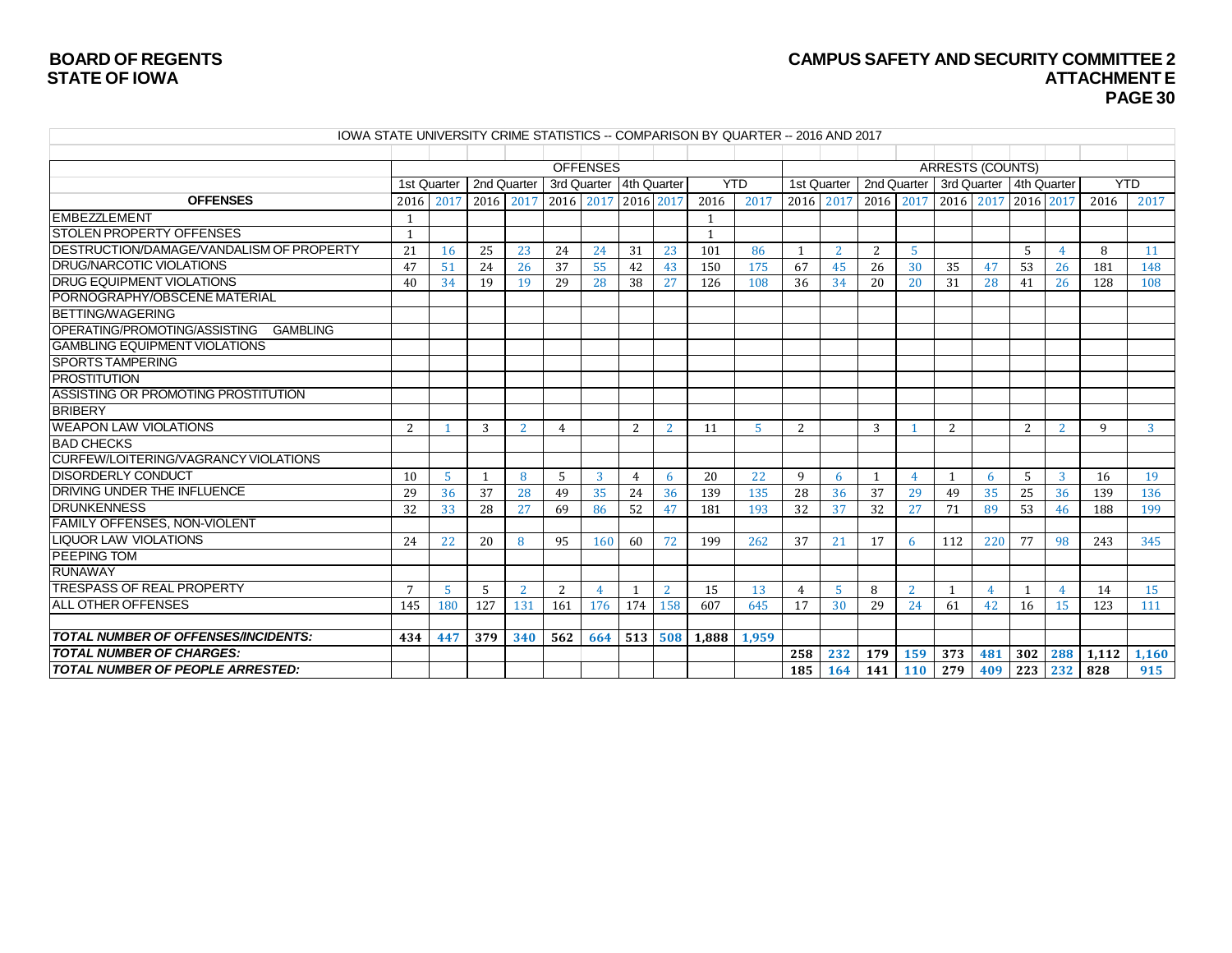#### **BOARD OF REGENTS CAMPUS SAFETY AND SECURITY COMMITTEE 2 STATE OF IOWA ATTACHMENTE PAGE 31**

#### **UNIVERSITY OF NORTHERN IOWA CRIME STATISTICS -- COMPARISON BY QUARTER -- 2016 AND 2017**

|                                                            |                |                        |                         |                         |                | <b>OFFENSES</b>      |                |                      |               |                         |              |                |                         |                  | <b>ARRESTS (COUNTS)</b> |                |                      |              |                |                      |
|------------------------------------------------------------|----------------|------------------------|-------------------------|-------------------------|----------------|----------------------|----------------|----------------------|---------------|-------------------------|--------------|----------------|-------------------------|------------------|-------------------------|----------------|----------------------|--------------|----------------|----------------------|
|                                                            |                | 1st Quarter            |                         | 2nd Quarter             | 3rd Quarter    |                      |                | 4th Quarter          |               | <b>YTD</b>              |              | 1st Quarter    |                         | 2nd Quarter      |                         | 3rd Quarter    |                      | 4th Quarter  |                | <b>YTD</b>           |
| <b>OFFENSES</b>                                            | 2016           | 2017                   | 2016 2017               |                         | 2016           | 2017                 | 2016           |                      | 2017 2016     | 2017                    |              | 2016 2017      |                         | 2016 2017        |                         | 2016 2017      |                      | 2016 2017    |                | 2016 2017            |
| <b>MURDER/NON-NEGLIGANT MANSLAUGHTER</b>                   |                |                        |                         |                         |                |                      |                |                      |               |                         |              |                |                         |                  |                         |                |                      |              |                |                      |
| <b>NEGLIGENT MANSLAUGHTER</b>                              |                |                        |                         |                         |                |                      |                |                      |               |                         |              |                |                         |                  |                         |                |                      |              |                |                      |
| <b>JUSTIFIABLE HOMICIDE</b>                                |                |                        |                         |                         |                |                      |                |                      |               |                         |              |                |                         |                  |                         |                |                      |              |                |                      |
| <b>KIDNAPPING/ABDUCTION</b>                                |                |                        |                         |                         |                |                      |                |                      |               |                         |              |                |                         |                  |                         |                |                      |              |                |                      |
| SEX OFFENSES (items with *):                               | $\mathbf{1}$   | $\mathbf{3}$           |                         |                         |                |                      | $\mathbf{2}$   | $\overline{2}$       | 3             | 5                       |              | -1             |                         |                  |                         |                |                      |              |                | $\blacktriangleleft$ |
| <i><b>*FORCIBLE RAPE</b></i>                               |                | 3                      |                         |                         |                |                      | $\mathbf{1}$   | $\overline{2}$       | $\mathcal{I}$ | 5                       |              | -1             |                         |                  |                         |                |                      |              |                | $\mathbf{1}$         |
| *FORCIBLE SODOMY                                           |                |                        |                         |                         |                |                      |                |                      |               |                         |              |                |                         |                  |                         |                |                      |              |                |                      |
| *SEXUAL ASSAULT WITH AN OBJECT                             |                |                        |                         |                         |                |                      |                |                      |               |                         |              |                |                         |                  |                         |                |                      |              |                |                      |
| <i><b>*FORCIBLE FONDLING</b></i>                           | $\mathbf{1}$   |                        |                         |                         |                |                      | $\mathbf{1}$   |                      | $\mathbf{2}$  |                         |              |                |                         |                  |                         |                |                      |              |                |                      |
| *INCEST                                                    |                |                        |                         |                         |                |                      |                |                      |               |                         |              |                |                         |                  |                         |                |                      |              |                |                      |
| *STATUTORY RAPE                                            |                |                        |                         |                         |                |                      |                |                      |               |                         |              |                |                         |                  |                         |                |                      |              |                |                      |
| <b>ROBBERY</b>                                             |                |                        |                         |                         |                |                      |                |                      |               |                         |              |                |                         |                  |                         |                |                      |              |                |                      |
| <b>AGGRAVATED ASSAULT</b>                                  | $\mathbf{1}$   | 1                      | 1                       |                         | $\mathbf{1}$   |                      | $\mathbf{2}$   | 3                    | 5             | $\boldsymbol{4}$        |              | $\overline{2}$ |                         |                  | $\blacktriangleleft$    |                | $\blacktriangleleft$ | -1           | $\overline{2}$ | 3 <sup>1</sup>       |
| <b>SIMPLE ASSAULT</b>                                      |                | $\overline{2}$         | 4                       |                         | 4              |                      | $\mathbf{2}$   | $\overline{2}$       | 10            | 5                       |              |                |                         |                  |                         |                |                      |              |                |                      |
| <b>INTIMIDATION</b>                                        |                |                        |                         |                         |                |                      |                |                      |               |                         |              |                |                         |                  |                         |                |                      |              |                |                      |
| <b>ARSON</b>                                               |                |                        |                         |                         |                |                      |                |                      |               |                         |              |                |                         |                  |                         |                |                      |              |                |                      |
| <b>EXTORTION/BLACKMAIL</b>                                 |                |                        |                         |                         |                |                      | $\mathbf{1}$   |                      | $\mathbf{1}$  |                         |              |                |                         |                  |                         |                |                      |              |                |                      |
| <b>BURGLARY/BREAKING &amp; ENTERING</b>                    | $\mathbf{1}$   |                        | 4                       | $\overline{2}$          | 4              | 3                    | 3              | 5                    | 12            | 17                      |              |                |                         |                  |                         | -1             |                      |              |                | $\blacktriangleleft$ |
| ALL THEFT CHARGES (items with *):                          | 23             | 9                      | 10                      | 21                      | 23             | 14                   | 13             | 22                   | 69            | 66                      |              | $\overline{2}$ |                         | 5                |                         | $\overline{2}$ | 1                    | 4            | $\mathbf{1}$   | 13                   |
| *POCKET-PICKING                                            |                |                        |                         |                         |                |                      |                |                      |               |                         |              |                |                         |                  |                         |                |                      |              |                |                      |
| *PURSE-SNATCHING                                           |                |                        |                         |                         |                |                      |                |                      |               |                         |              |                |                         |                  |                         |                |                      |              |                |                      |
| *SHOPLIFTING                                               |                |                        |                         | $\overline{1}$          |                |                      |                | 4                    |               | 5                       |              |                |                         | $\mathbf{1}$     |                         |                |                      | 4            |                | 5                    |
| <b><i>*THEFT FROM BUILDING</i></b>                         | 14             |                        | 4                       | 5                       | 8              |                      | 4              | 5                    | 30            | 17                      |              | $\overline{2}$ |                         | -1               |                         |                |                      |              |                | 3                    |
| <i><b>*THEFT FROM COIN-OPERATED MACHINE OR DEVICE</b></i>  |                |                        |                         |                         |                |                      |                |                      |               |                         |              |                |                         |                  |                         |                |                      |              |                |                      |
| <b><i>*THEFT FROM MOTOR VEHICLE</i></b>                    | 6              |                        | $\mathbf{1}$            |                         |                | 3                    | $\overline{2}$ |                      | 9             | $\mathbf{3}$            |              |                |                         |                  |                         | -1             | $\mathbf{1}$         |              | $\mathbf 1$    | 1                    |
| <i><b>*THEFT OF MOTOR VEHICLE PARTS OR ACCESSORIES</b></i> |                |                        | $\mathbf{1}$            |                         |                |                      |                | $\blacktriangleleft$ | $\mathbf{1}$  | $\overline{1}$          |              |                |                         |                  |                         |                |                      |              |                |                      |
| *ALL OTHER LARCENY                                         | 3              | $\overline{2}$         | 4                       | 15                      | 15             | 11                   | $\overline{7}$ | 12                   | 29            | 40                      |              |                |                         | $\boldsymbol{3}$ |                         |                |                      |              |                | 4                    |
| <b>MOTOR VEHICLE THEFT</b>                                 | $\mathbf{1}$   |                        |                         | $\overline{2}$          | $\overline{2}$ |                      | $\mathbf{1}$   |                      | 4             | $\overline{2}$          |              |                |                         | -1               |                         |                | $\mathbf{3}$         |              | 3              | $\blacktriangleleft$ |
| <b>COUNTERFEITING/FORGERY</b>                              |                |                        | $\mathbf{1}$            | $\overline{2}$          |                | $\blacktriangleleft$ |                |                      | $\mathbf 1$   | $\overline{\mathbf{3}}$ |              |                | $\mathbf{1}$            | -1               |                         |                |                      |              | $\mathbf{1}$   | $\blacktriangleleft$ |
| <b>FALSE PRETENSES/SWINDLE/CONFIDENCE GAME</b>             |                | $\boldsymbol{\Lambda}$ | $\overline{\mathbf{4}}$ |                         |                | 6                    |                | $\mathbf{3}$         | 4             | 13                      |              |                |                         |                  |                         | 5              |                      | $\mathbf{3}$ |                | 8                    |
| <b>CREDIT CARD/ATM FRAUD</b>                               | $\mathbf{1}$   | -1                     |                         | $\overline{2}$          | $\overline{2}$ | $\overline{2}$       | $\mathbf{2}$   | $\blacktriangleleft$ | 5             | 6                       |              |                |                         | 6                |                         |                |                      |              |                | 6                    |
| <b>IMPERSONATION</b>                                       | $\overline{2}$ |                        |                         |                         |                |                      |                |                      | $\mathbf{2}$  |                         |              |                |                         |                  |                         |                |                      |              |                |                      |
| <b>WELFARE FRAUD</b>                                       |                |                        |                         |                         |                |                      |                |                      |               |                         |              |                |                         |                  |                         |                |                      |              |                |                      |
| <b>WIRE FRAUD</b>                                          |                |                        | 1                       |                         | 3              |                      |                |                      | 4             |                         |              |                |                         |                  |                         |                |                      |              |                |                      |
| <b>EMBEZZLEMENT</b>                                        |                |                        |                         |                         |                |                      |                |                      |               |                         |              |                |                         |                  |                         |                |                      |              |                |                      |
| <b>STOLEN PROPERTY OFFENSES</b>                            |                |                        |                         |                         |                |                      | $\mathbf{1}$   |                      | $\mathbf{1}$  |                         |              |                |                         |                  |                         |                | $\mathbf{1}$         |              | $\mathbf{1}$   |                      |
| <b>DESTRUCTION/DAMAGE/VANDALISM OF PROPERTY</b>            | 4              | 8                      | $\mathbf{2}$            | $\overline{\mathbf{4}}$ | 11             | 9                    | 8              | $\overline{7}$       | 25            | 28                      | $\mathbf{1}$ | $\overline{2}$ |                         |                  | $\mathbf 1$             | 3              | 3                    | -1           | 5              | 6                    |
| <b>DRUG/NARCOTIC VIOLATIONS</b>                            | 13             | 19                     | 3                       | $\overline{7}$          | $\mathbf{2}$   | 14                   | 19             | 17                   | 37            | 57                      | 16           | 21             | $\mathbf{2}$            | 8                | 3                       | 16             | 22                   | 14           | 43             | 59                   |
| <b>DRUG EQUIPMENT VIOLATIONS</b>                           | 11             | 9                      | 4                       | $\overline{2}$          | $\overline{2}$ | $\boldsymbol{9}$     | 15             | 8                    | 32            | 28                      | 13           | 10             | $\overline{\mathbf{4}}$ | 3                | 3                       | 11             | 14                   | 8            | 34             | 32 <sub>2</sub>      |
| PORNOGRAPHY/OBSCENE MATERIAL                               |                |                        |                         |                         |                |                      |                |                      |               |                         |              |                |                         |                  |                         |                |                      |              |                |                      |
| <b>BETTING/WAGERING</b>                                    |                |                        |                         |                         |                |                      |                |                      |               |                         |              |                |                         |                  |                         |                |                      |              |                |                      |
| <b>OPERATING/PROMOTING/ASSISTING</b><br><b>GAMBLING</b>    |                |                        |                         |                         |                |                      |                |                      |               |                         |              |                |                         |                  |                         |                |                      |              |                |                      |
| <b>GAMBLING EQUIPMENT VIOLATIONS</b>                       |                |                        |                         |                         |                |                      |                |                      |               |                         |              |                |                         |                  |                         |                |                      |              |                |                      |
|                                                            |                |                        |                         |                         |                |                      |                |                      |               |                         |              |                |                         |                  |                         |                |                      |              |                |                      |